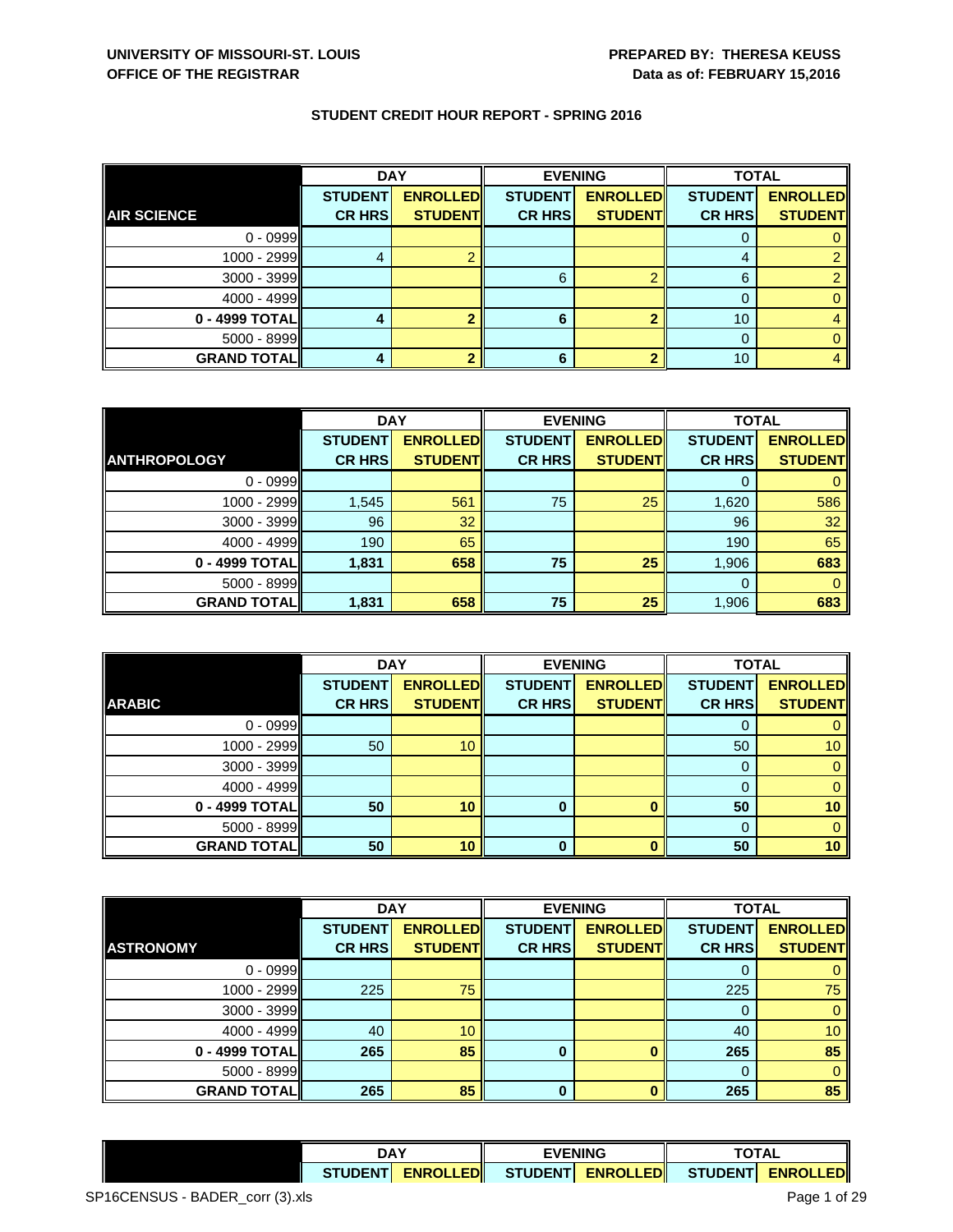| <b>ATM SCIENCES</b>   | CR HRS | <b>STUDENT</b> | <b>CR HRS</b> | STUDENT | <b>CR HRS</b> | <b>STUDENT</b> |
|-----------------------|--------|----------------|---------------|---------|---------------|----------------|
| $0 - 0999$            |        |                |               |         |               |                |
| $1000 - 2999$         |        |                |               |         |               |                |
| $3000 - 3999$         |        |                |               |         |               |                |
| 4000 - 4999 <b>II</b> |        |                |               |         |               |                |
| $0 - 4999$ TOTAL      |        |                |               |         |               |                |
| $5000 - 8999$         |        |                |               |         |               |                |
| <b>GRAND TOTAL</b>    |        |                |               |         |               |                |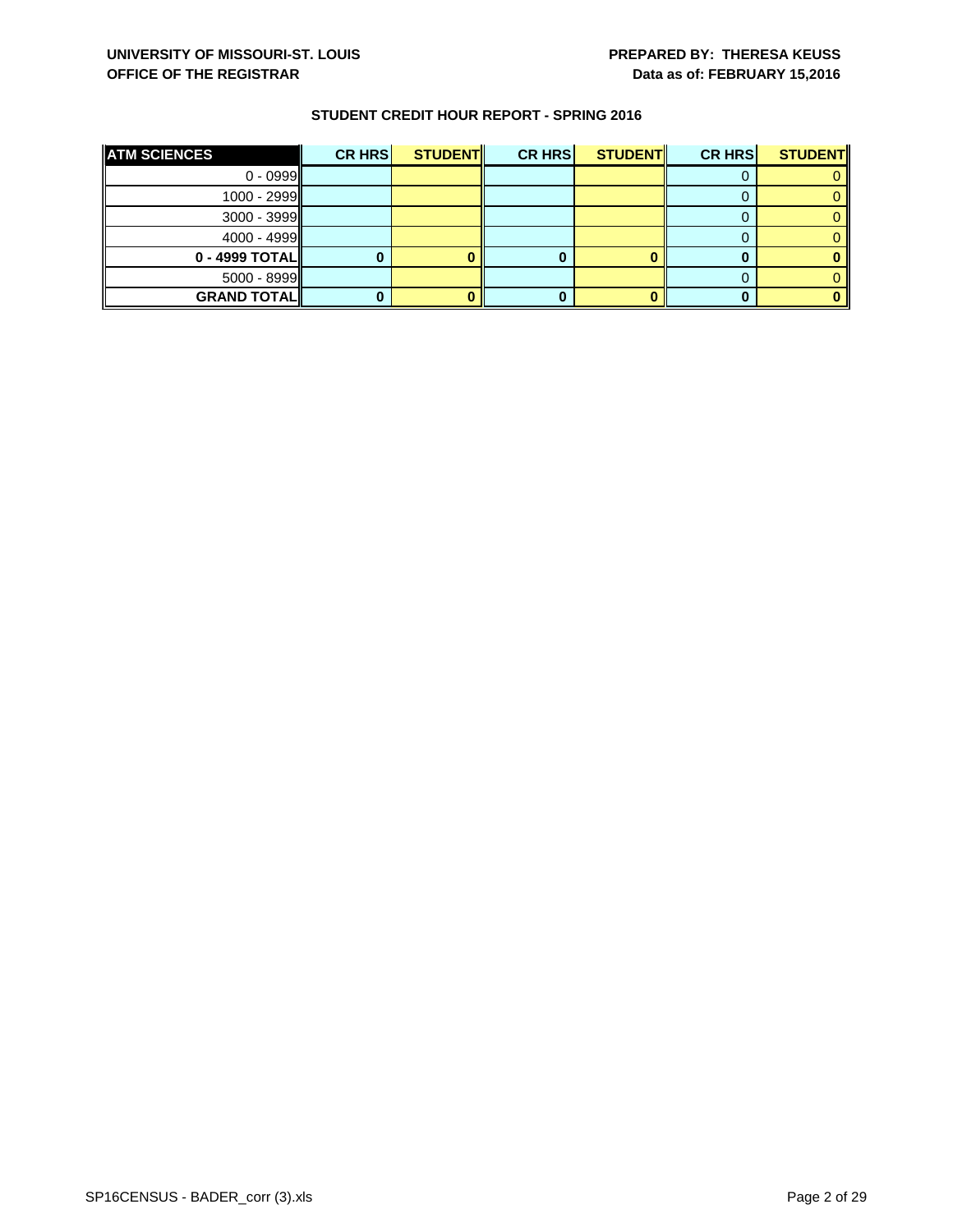|                    | <b>DAY</b>     |                 | <b>EVENING</b> |                 | <b>TOTAL</b>   |                 |
|--------------------|----------------|-----------------|----------------|-----------------|----------------|-----------------|
|                    | <b>STUDENT</b> | <b>ENROLLED</b> | <b>STUDENT</b> | <b>ENROLLED</b> | <b>STUDENT</b> | <b>ENROLLED</b> |
| <b>BIOLOGY</b>     | <b>CR HRS</b>  | <b>STUDENT</b>  | <b>CR HRS</b>  | <b>STUDENT</b>  | <b>CR HRS</b>  | <b>STUDENT</b>  |
| $0 - 0999$         |                |                 |                |                 | O              |                 |
| 1000 - 2999        | 2,691          | 783             | 181            | 56              | 2,872          | 839             |
| $3000 - 3999$      | 423            | 156             | 331            | 113             | 754            | 269             |
| $4000 - 4999$      | 630            | 240             | 48             | 16              | 678            | 256             |
| $0 - 4999$ TOTAL   | 3,744          | 1,179           | 560            | 185             | 4,304          | 1,364           |
| $5000 - 8999$      | 400            | 156             |                |                 | 400            | 156             |
| <b>GRAND TOTAL</b> | 4,144          | 1,335           | 560            | 185             | 4,704          | 1,520           |

|                    | <b>DAY</b>     |                 | <b>EVENING</b> |                 | <b>TOTAL</b>   |                 |
|--------------------|----------------|-----------------|----------------|-----------------|----------------|-----------------|
|                    | <b>STUDENT</b> | <b>ENROLLED</b> | <b>STUDENT</b> | <b>ENROLLED</b> | <b>STUDENT</b> | <b>ENROLLED</b> |
| <b>CHEMISTRY</b>   | <b>CR HRS</b>  | <b>STUDENT</b>  | <b>CR HRS</b>  | <b>STUDENT</b>  | <b>CR HRS</b>  | <b>STUDENT</b>  |
| $0 - 0999$         |                |                 |                |                 |                |                 |
| $1000 - 2999$      | 1,308          | 343             | 446            | 134             | 1,754          | 477             |
| $3000 - 3999$      | 157            | 82              | 138            | 46              | 295            | 128             |
| $4000 - 4999$      | 166            | 83              | 230            | 79              | 396            | 162             |
| $0 - 4999$ TOTAL   | 1,631          | 508             | 814            | 259             | 2,445          | 767             |
| $5000 - 8999$      | 409            | 202             |                |                 | 409            | 202             |
| <b>GRAND TOTAL</b> | 2,040          | 710             | 814            | 259             | 2,854          | 969             |

|                               | <b>DAY</b>     |                 |                | <b>EVENING</b>  | <b>TOTAL</b>   |                 |
|-------------------------------|----------------|-----------------|----------------|-----------------|----------------|-----------------|
|                               | <b>STUDENT</b> | <b>ENROLLED</b> | <b>STUDENT</b> | <b>ENROLLED</b> | <b>STUDENT</b> | <b>ENROLLED</b> |
| <b>CHILD ADVOCACY STUDIES</b> | <b>CR HRS</b>  | <b>STUDENT</b>  | <b>CR HRS</b>  | <b>STUDENT</b>  | <b>CR HRS</b>  | <b>STUDENT</b>  |
| $0 - 0999$                    |                |                 |                |                 | O              |                 |
| 1000 - 2999                   |                |                 |                |                 |                |                 |
| $3000 - 3999$                 |                |                 |                |                 | 3              |                 |
| 4000 - 4999                   | 21             |                 |                |                 | 21             |                 |
| 0 - 4999 TOTAL                | 24             | 8               | 0              |                 | 24             |                 |
| $5000 - 8999$                 |                |                 |                |                 | 0              |                 |
| <b>GRAND TOTAL</b>            | 24             | 8               | 0              |                 | 24             |                 |

|                    | <b>DAY</b>     |                 |                | <b>EVENING</b>  | <b>TOTAL</b>   |                 |
|--------------------|----------------|-----------------|----------------|-----------------|----------------|-----------------|
|                    | <b>STUDENT</b> | <b>ENROLLED</b> | <b>STUDENT</b> | <b>ENROLLED</b> | <b>STUDENT</b> | <b>ENROLLED</b> |
| <b>CHINESE</b>     | <b>CR HRS</b>  | <b>STUDENT</b>  | <b>CR HRS</b>  | <b>STUDENT</b>  | <b>CR HRS</b>  | <b>STUDENT</b>  |
| $0 - 0999$         |                |                 |                |                 |                |                 |
| $1000 - 2999$      | 20             | 4               |                |                 | 20             | 4               |
| $3000 - 3999$      |                |                 |                |                 | 0              | 0               |
| $4000 - 4999$      |                |                 |                |                 |                |                 |
| 0 - 4999 TOTAL     | 20             |                 | 0              |                 | 20             | 4               |
| $5000 - 8999$      |                |                 |                |                 | 0              | 0               |
| <b>GRAND TOTAL</b> | 20             |                 | 0              |                 | 20             | 4               |

|                         | <b>DAY</b><br><b>ENROLLED</b><br><b>STUDENTI</b> |                 | <b>EVENING</b> |                  |                | <b>TOTAL</b>     |  |
|-------------------------|--------------------------------------------------|-----------------|----------------|------------------|----------------|------------------|--|
|                         |                                                  |                 |                | STUDENT ENROLLED |                | STUDENT ENROLLED |  |
| <b>COMPUTER SCIENCE</b> | <b>CR HRSI</b>                                   | <b>STUDENTI</b> | <b>CR HRSI</b> | <b>STUDENTI</b>  | <b>CR HRSI</b> | <b>STUDENT</b>   |  |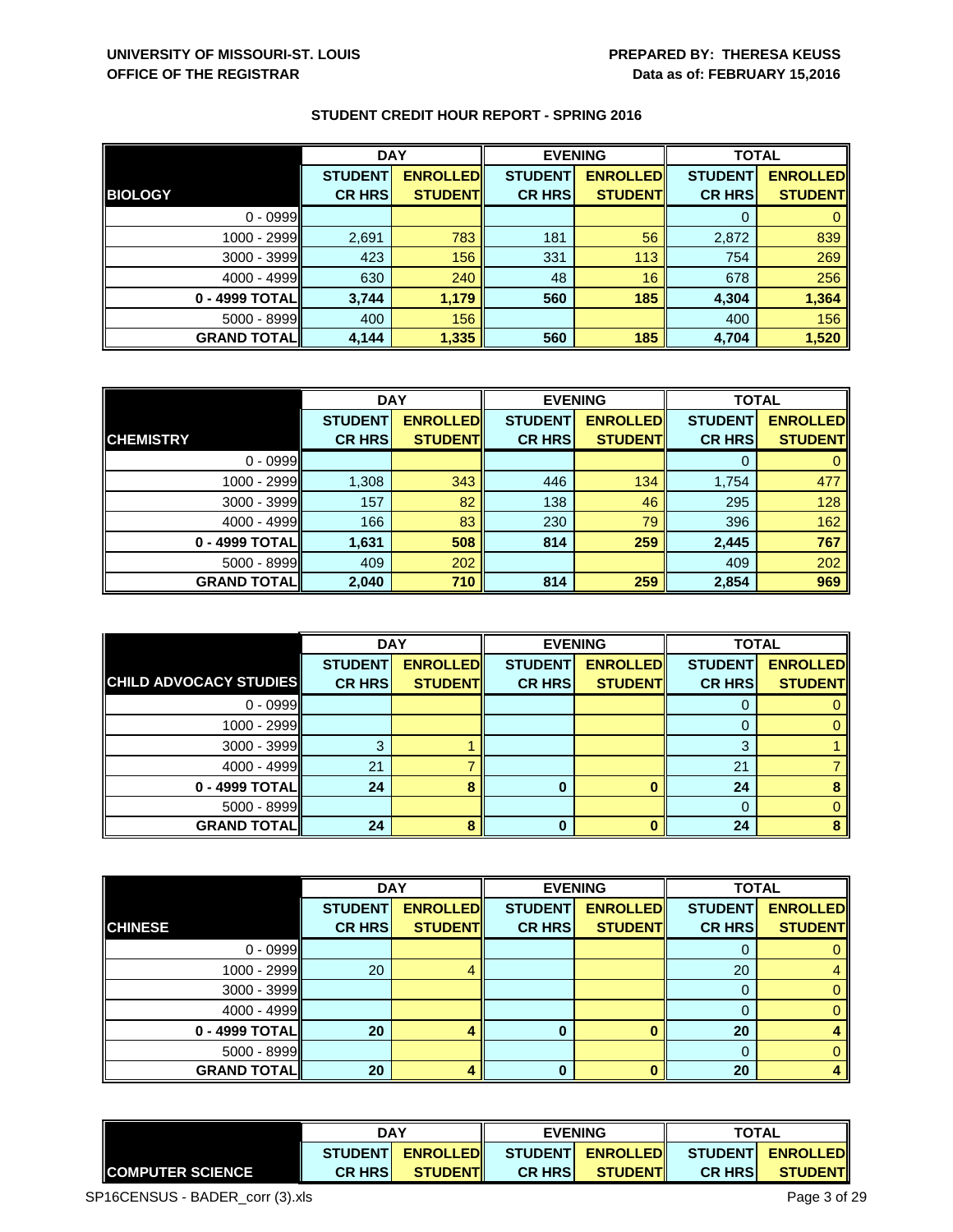| $0 - 0999$          |       |     |     |     |       |     |
|---------------------|-------|-----|-----|-----|-------|-----|
| 1000 - 2999         | 903   | 301 | 204 | 68  | 1,107 | 369 |
| $3000 - 3999$       | 255   | 85  |     |     | 255   | 85  |
| $4000 - 4999$       | 729   | 243 | 276 | 92  | 1,005 | 335 |
| $0 - 4999$ TOTAL    | 1,887 | 629 | 480 | 160 | 2,367 | 789 |
| $5000 - 8999$       | 324   | 108 |     |     | 324   | 108 |
| <b>GRAND TOTALI</b> | 2,211 | 737 | 480 | 160 | 2,691 | 897 |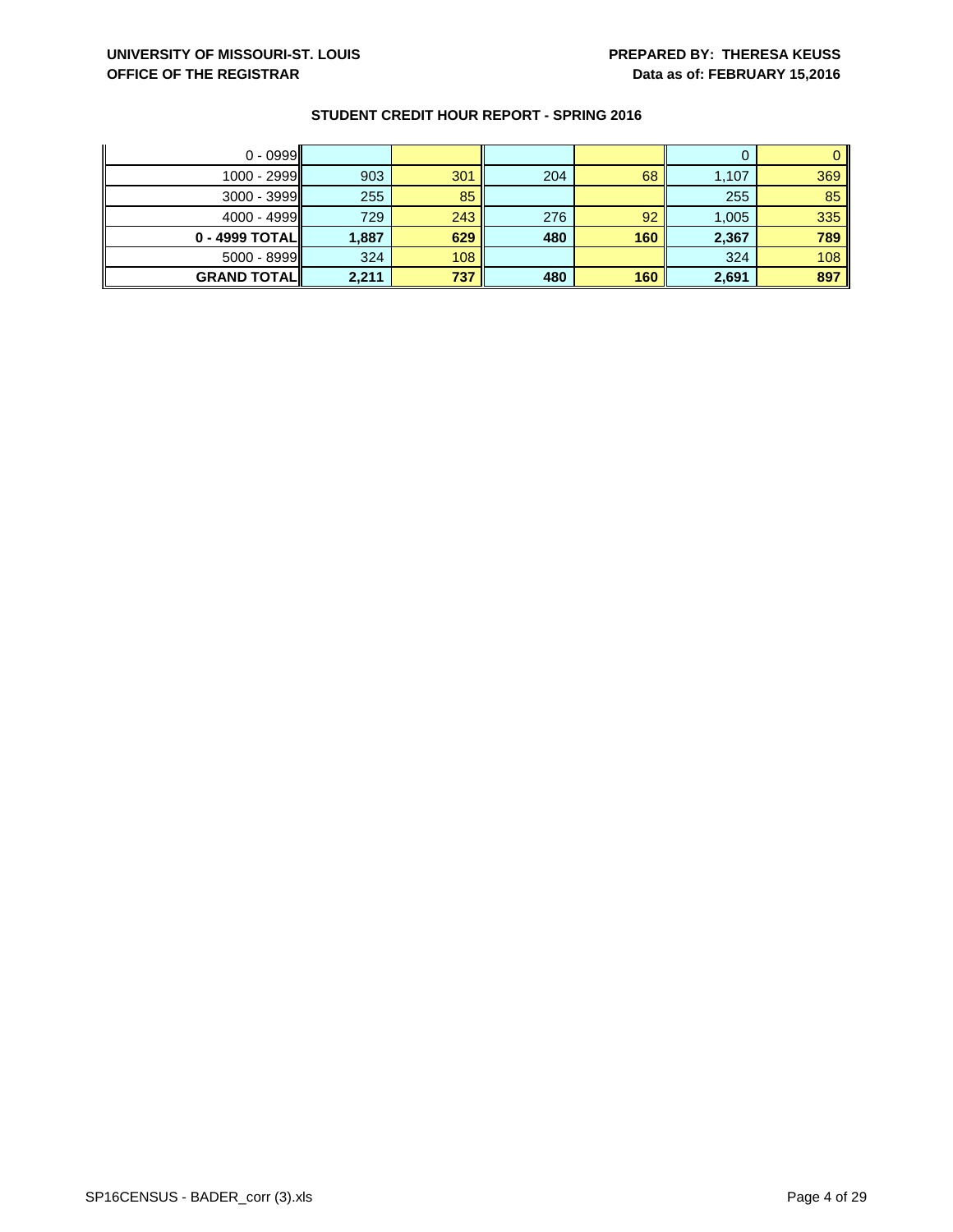|                         | <b>DAY</b>     |                 | <b>EVENING</b> |                 | <b>TOTAL</b>   |                 |
|-------------------------|----------------|-----------------|----------------|-----------------|----------------|-----------------|
|                         | <b>STUDENT</b> | <b>ENROLLED</b> | <b>STUDENT</b> | <b>ENROLLED</b> | <b>STUDENT</b> | <b>ENROLLED</b> |
| <b>CRIMINAL JUSTICE</b> | <b>CR HRS</b>  | <b>STUDENT</b>  | <b>CR HRS</b>  | <b>STUDENT</b>  | <b>CR HRS</b>  | <b>STUDENT</b>  |
| $0 - 0999$              |                |                 |                |                 |                |                 |
| $1000 - 2999$           | 2,293          | 745             |                |                 | 2,293          | 745             |
| $3000 - 3999$           | 545            | 183             |                |                 | 545            | 183             |
| $4000 - 4999$           | 750            | 250             |                |                 | 750            | 250             |
| 0 - 4999 TOTAL          | 3,588          | 1,178           | 0              |                 | 3,588          | 1,178           |
| $5000 - 8999$           | 293            | 95              |                |                 | 293            | 95              |
| <b>GRAND TOTAL</b>      | 3,881          | 1,273           | 0              |                 | 3,881          | 1,273           |

|                    | <b>DAY</b>     |                 |                | <b>EVENING</b>  | <b>TOTAL</b>   |                 |
|--------------------|----------------|-----------------|----------------|-----------------|----------------|-----------------|
|                    | <b>STUDENT</b> | <b>ENROLLED</b> | <b>STUDENT</b> | <b>ENROLLED</b> | <b>STUDENT</b> | <b>ENROLLED</b> |
| <b>ECONOMICS</b>   | <b>CR HRS</b>  | <b>STUDENT</b>  | <b>CR HRS</b>  | <b>STUDENT</b>  | <b>CR HRS</b>  | <b>STUDENT</b>  |
| $0 - 0999$         |                |                 |                |                 |                |                 |
| 1000 - 2999        | 1,539          | 513             | 93             | 31              | 1,632          | 544             |
| $3000 - 3999$      | 342            | 114             |                |                 | 342            | 114             |
| $4000 - 4999$      | 91             | 23              | 63             | 21              | 154            | 44              |
| $0 - 4999$ TOTAL   | 1,972          | 650             | 156            | 52              | 2,128          | 702             |
| $5000 - 8999$      | 144            | 48              |                |                 | 144            | 48              |
| <b>GRAND TOTAL</b> | 2,116          | 698             | 156            | 52              | 2,272          | 750             |

|                    | <b>DAY</b>     |                 | <b>EVENING</b> |                 | <b>TOTAL</b>   |                 |
|--------------------|----------------|-----------------|----------------|-----------------|----------------|-----------------|
|                    | <b>STUDENT</b> | <b>ENROLLED</b> | <b>STUDENT</b> | <b>ENROLLED</b> | <b>STUDENT</b> | <b>ENROLLED</b> |
| <b>ENGLISH</b>     | <b>CR HRS</b>  | <b>STUDENT</b>  | <b>CR HRS</b>  | <b>STUDENT</b>  | <b>CR HRS</b>  | <b>STUDENT</b>  |
| $0 - 0999$         |                |                 |                |                 | 0              | 0               |
| 1000 - 2999        | 1,302          | 434             |                |                 | 1,302          | 434             |
| $3000 - 3999$      | 3,075          | 1,025           | 99             | 33              | 3,174          | 1,058           |
| $4000 - 4999$      | 570            | 190             |                |                 | 570            | 190             |
| 0 - 4999 TOTAL     | 4,947          | 1,649           | 99             | 33              | 5,046          | 1,682           |
| $5000 - 8999$      | 307            | 103             |                |                 | 307            | 103             |
| <b>GRAND TOTAL</b> | 5,254          | 1,752           | 99             | 33              | 5,353          | 1,785           |

|                             | <b>DAY</b><br><b>EVENING</b> |                 |                | <b>TOTAL</b>    |                |                 |
|-----------------------------|------------------------------|-----------------|----------------|-----------------|----------------|-----------------|
| <b>ENGLISH FOR ACADEMIC</b> | <b>STUDENT</b>               | <b>ENROLLED</b> | <b>STUDENT</b> | <b>ENROLLED</b> | <b>STUDENT</b> | <b>ENROLLED</b> |
| <b>PURPOSES</b>             | <b>CR HRS</b>                | <b>STUDENT</b>  | <b>CR HRS</b>  | <b>STUDENT</b>  | <b>CR HRS</b>  | <b>STUDENT</b>  |
| $0 - 0999$                  |                              |                 |                |                 |                |                 |
| $1000 - 2999$               |                              |                 |                |                 |                |                 |
| $3000 - 3999$               | 36                           | 12              |                |                 | 36             | 12 <sup>1</sup> |
| $4000 - 4999$               | 186                          | 62              |                |                 | 186            | 62              |
| 0 - 4999 TOTAL              | 222                          | 74              | 0              |                 | 222            | 74              |
| $5000 - 8999$               | 16                           |                 |                |                 | 16             |                 |
| <b>GRAND TOTAL</b>          | 238                          | 81              | ŋ              |                 | 238            | 81              |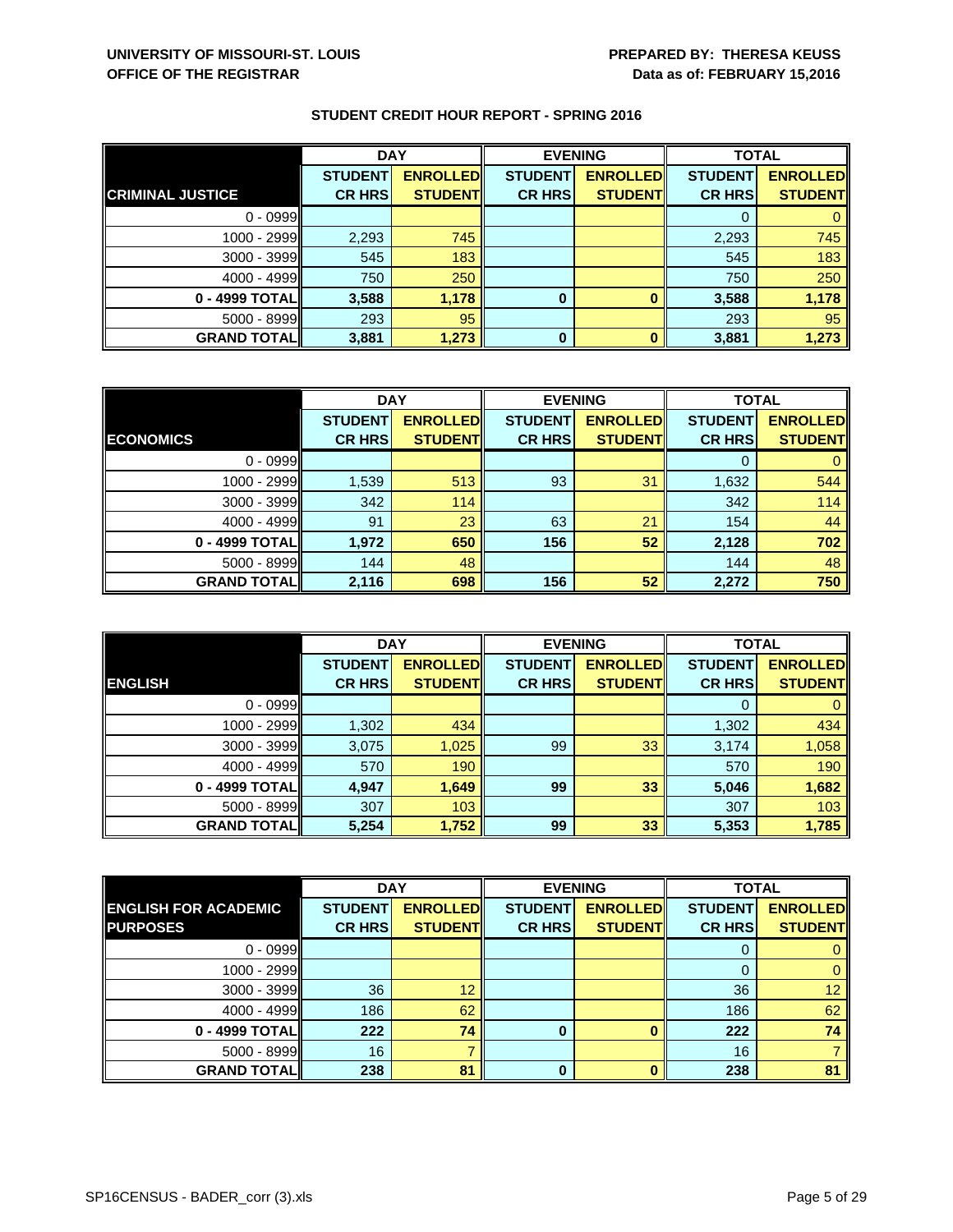| <b>STUDENT CREDIT HOUR REPORT - SPRING 2016</b> |  |  |
|-------------------------------------------------|--|--|
|                                                 |  |  |

|                         | <b>DAY</b>     |                 |                | <b>EVENING</b>  | <b>TOTAL</b>   |                 |
|-------------------------|----------------|-----------------|----------------|-----------------|----------------|-----------------|
|                         | <b>STUDENT</b> | <b>ENROLLED</b> | <b>STUDENT</b> | <b>ENROLLED</b> | <b>STUDENT</b> | <b>ENROLLED</b> |
| <b>FOREIGN LANGUAGE</b> | <b>CR HRS</b>  | <b>STUDENT</b>  | <b>CR HRS</b>  | <b>STUDENT</b>  | <b>CR HRS</b>  | <b>STUDENT</b>  |
| $0 - 0999$              |                |                 |                |                 |                |                 |
| $1000 - 2999$           | 78             | 26              |                |                 | 78             | 26              |
| $3000 - 3999$           | 3              |                 |                |                 | 3              |                 |
| $4000 - 4999$           | 6              |                 |                |                 | 6              |                 |
| $0 - 4999$ TOTAL        | 87             | 30              | 0              |                 | 87             | 30              |
| $5000 - 8999$           | 21             |                 |                |                 | 21             |                 |
| <b>GRAND TOTAL</b>      | 108            | 37              | 0              |                 | 108            | 37              |

|                    | <b>DAY</b>     |                 | <b>EVENING</b> |                 | <b>TOTAL</b>   |                 |
|--------------------|----------------|-----------------|----------------|-----------------|----------------|-----------------|
|                    | <b>STUDENT</b> | <b>ENROLLED</b> | <b>STUDENT</b> | <b>ENROLLED</b> | <b>STUDENT</b> | <b>ENROLLED</b> |
| <b>FRENCH</b>      | <b>CR HRS</b>  | <b>STUDENT</b>  | <b>CR HRS</b>  | <b>STUDENT</b>  | <b>CR HRS</b>  | <b>STUDENT</b>  |
| $0 - 0999$         |                |                 |                |                 | 0              |                 |
| $1000 - 2999$      | 411            | 97              |                |                 | 411            | 97              |
| $3000 - 3999$      | 54             | 18              |                |                 | 54             | 18              |
| $4000 - 4999$      | 48             | 16              |                |                 | 48             | 16              |
| 0 - 4999 TOTAL     | 513            | 131             | 0              |                 | 513            | 131             |
| $5000 - 8999$      | 18             | 6               |                |                 | 18             | 6               |
| <b>GRAND TOTAL</b> | 531            | 137             | 0              |                 | 531            | 137             |

|                    | <b>DAY</b>     |                 |                | <b>EVENING</b>  | <b>TOTAL</b>   |                 |
|--------------------|----------------|-----------------|----------------|-----------------|----------------|-----------------|
|                    | <b>STUDENT</b> | <b>ENROLLED</b> | <b>STUDENT</b> | <b>ENROLLED</b> | <b>STUDENT</b> | <b>ENROLLED</b> |
| <b>GEOGRAPHY</b>   | <b>CR HRS</b>  | <b>STUDENT</b>  | <b>CR HRS</b>  | <b>STUDENT</b>  | <b>CR HRS</b>  | <b>STUDENT</b>  |
| $0 - 0999$         |                |                 |                |                 | O              |                 |
| $1000 - 2999$      |                |                 |                |                 |                |                 |
| $3000 - 3999$      |                |                 |                |                 |                |                 |
| $4000 - 4999$      |                |                 |                |                 | 0              |                 |
| 0 - 4999 TOTAL     |                |                 | 0              | n               | 0              |                 |
| $5000 - 8999$      |                |                 |                |                 | $\Omega$       |                 |
| <b>GRAND TOTAL</b> |                |                 | 0              | 0               |                |                 |

|                    | <b>DAY</b>     |                 | <b>EVENING</b> |                 | <b>TOTAL</b>   |                 |
|--------------------|----------------|-----------------|----------------|-----------------|----------------|-----------------|
|                    | <b>STUDENT</b> | <b>ENROLLED</b> | <b>STUDENT</b> | <b>ENROLLED</b> | <b>STUDENT</b> | <b>ENROLLED</b> |
| <b>GEOLOGY</b>     | <b>CR HRS</b>  | <b>STUDENT</b>  | <b>CR HRS</b>  | <b>STUDENT</b>  | <b>CR HRS</b>  | <b>STUDENT</b>  |
| $0 - 0999$         |                |                 |                |                 |                |                 |
| $1000 - 2999$      | 573            | 178             | 60             | 18              | 633            | 196             |
| $3000 - 3999$      |                |                 |                |                 | 0              | 0               |
| 4000 - 4999        |                |                 |                |                 | 0              | 0               |
| $0 - 4999$ TOTAL   | 573            | 178             | 60             | 18              | 633            | 196             |
| $5000 - 8999$      |                |                 |                |                 | 0              | $\Omega$        |
| <b>GRAND TOTAL</b> | 573            | 178             | 60             | 18              | 633            | 196             |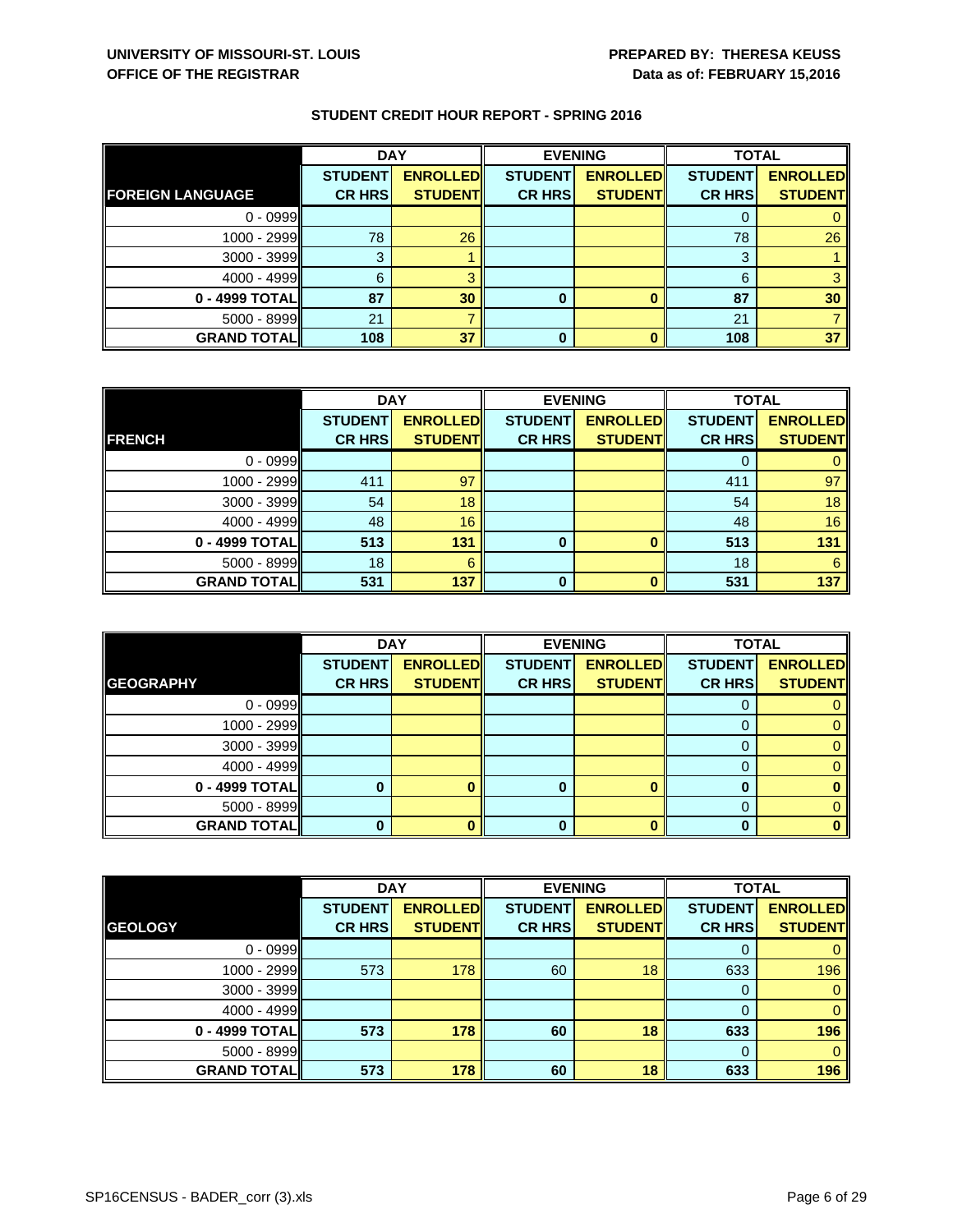|                    | <b>DAY</b>     |                 |                | <b>EVENING</b>  | <b>TOTAL</b>   |                 |
|--------------------|----------------|-----------------|----------------|-----------------|----------------|-----------------|
|                    | <b>STUDENT</b> | <b>ENROLLED</b> | <b>STUDENT</b> | <b>ENROLLED</b> | <b>STUDENT</b> | <b>ENROLLED</b> |
| <b>GERMAN</b>      | <b>CR HRS</b>  | <b>STUDENT</b>  | <b>CR HRS</b>  | <b>STUDENT</b>  | <b>CR HRS</b>  | <b>STUDENT</b>  |
| $0 - 0999$         |                |                 |                |                 |                |                 |
| $1000 - 2999$      | 284            | 60              |                |                 | 284            | 60              |
| $3000 - 3999$      | 24             | 8               |                |                 | 24             | 8               |
| $4000 - 4999$      | 3              |                 |                |                 | 3              |                 |
| 0 - 4999 TOTAL     | 311            | 69              | 0              |                 | 311            | 69              |
| $5000 - 8999$      |                |                 |                |                 | $\Omega$       |                 |
| <b>GRAND TOTAL</b> | 311            | 69              | 0              |                 | 311            | 69              |

|                    | <b>DAY</b>     |                 |                | <b>EVENING</b>  | <b>TOTAL</b>   |                 |
|--------------------|----------------|-----------------|----------------|-----------------|----------------|-----------------|
|                    | <b>STUDENT</b> | <b>ENROLLED</b> | <b>STUDENT</b> | <b>ENROLLED</b> | <b>STUDENT</b> | <b>ENROLLED</b> |
| <b>GERONTOLOGY</b> | <b>CR HRS</b>  | <b>STUDENT</b>  | <b>CR HRS</b>  | <b>STUDENT</b>  | <b>CR HRS</b>  | <b>STUDENT</b>  |
| $0 - 0999$         |                |                 |                |                 |                |                 |
| $1000 - 2999$      | 24             |                 | 3              |                 | 27             | 9               |
| $3000 - 3999$      | 9              |                 |                |                 | 9              |                 |
| $4000 - 4999$      |                |                 |                |                 | $\Omega$       |                 |
| 0 - 4999 TOTAL     | 33             | 11              | 3              |                 | 36             | 12              |
| $5000 - 8999$      | 216            | 72              |                |                 | 216            | 72              |
| <b>GRAND TOTAL</b> | 249            | 83              | 3              |                 | 252            | 84              |

|                             | <b>DAY</b>     |                 |                | <b>EVENING</b>  | <b>TOTAL</b>   |                 |
|-----------------------------|----------------|-----------------|----------------|-----------------|----------------|-----------------|
|                             | <b>STUDENT</b> | <b>ENROLLED</b> | <b>STUDENT</b> | <b>ENROLLED</b> | <b>STUDENT</b> | <b>ENROLLED</b> |
| <b>GREEK ANCIENT/MODERN</b> | <b>CR HRS</b>  | <b>STUDENT</b>  | <b>CR HRS</b>  | <b>STUDENT</b>  | <b>CR HRS</b>  | <b>STUDENT</b>  |
| $0 - 0999$                  |                |                 |                |                 | O              |                 |
| $1000 - 2999$               |                |                 |                |                 |                |                 |
| $3000 - 3999$               |                |                 |                |                 |                |                 |
| $4000 - 4999$               |                |                 |                |                 | O              |                 |
| 0 - 4999 TOTAL              |                |                 | 0              |                 |                |                 |
| $5000 - 8999$               |                |                 |                |                 | 0              |                 |
| <b>GRAND TOTAL</b>          |                |                 | 0              |                 |                |                 |

|                    | <b>DAY</b>     |                 |                | <b>EVENING</b>  | <b>TOTAL</b>   |                 |
|--------------------|----------------|-----------------|----------------|-----------------|----------------|-----------------|
|                    | <b>STUDENT</b> | <b>ENROLLED</b> | <b>STUDENT</b> | <b>ENROLLED</b> | <b>STUDENT</b> | <b>ENROLLED</b> |
| <b>HISTORY</b>     | <b>CR HRS</b>  | <b>STUDENT</b>  | <b>CR HRS</b>  | <b>STUDENT</b>  | <b>CR HRS</b>  | <b>STUDENT</b>  |
| $0 - 0999$         |                |                 |                |                 | O              |                 |
| 1000 - 2999        | 1,274          | 412             |                |                 | 1,274          | 412             |
| 3000 - 3999        | 96             | 32              |                |                 | 96             | 32              |
| 4000 - 4999        | 206            | 60              | 75             | 15              | 281            | 75              |
| $0 - 4999$ TOTAL   | 1,576          | 504             | 75             | 15              | 1,651          | 519             |
| 5000 - 8999        | 361            | 107             |                |                 | 361            | 107             |
| <b>GRAND TOTAL</b> | 1,937          | 611             | 75             | 15              | 2,012          | 626             |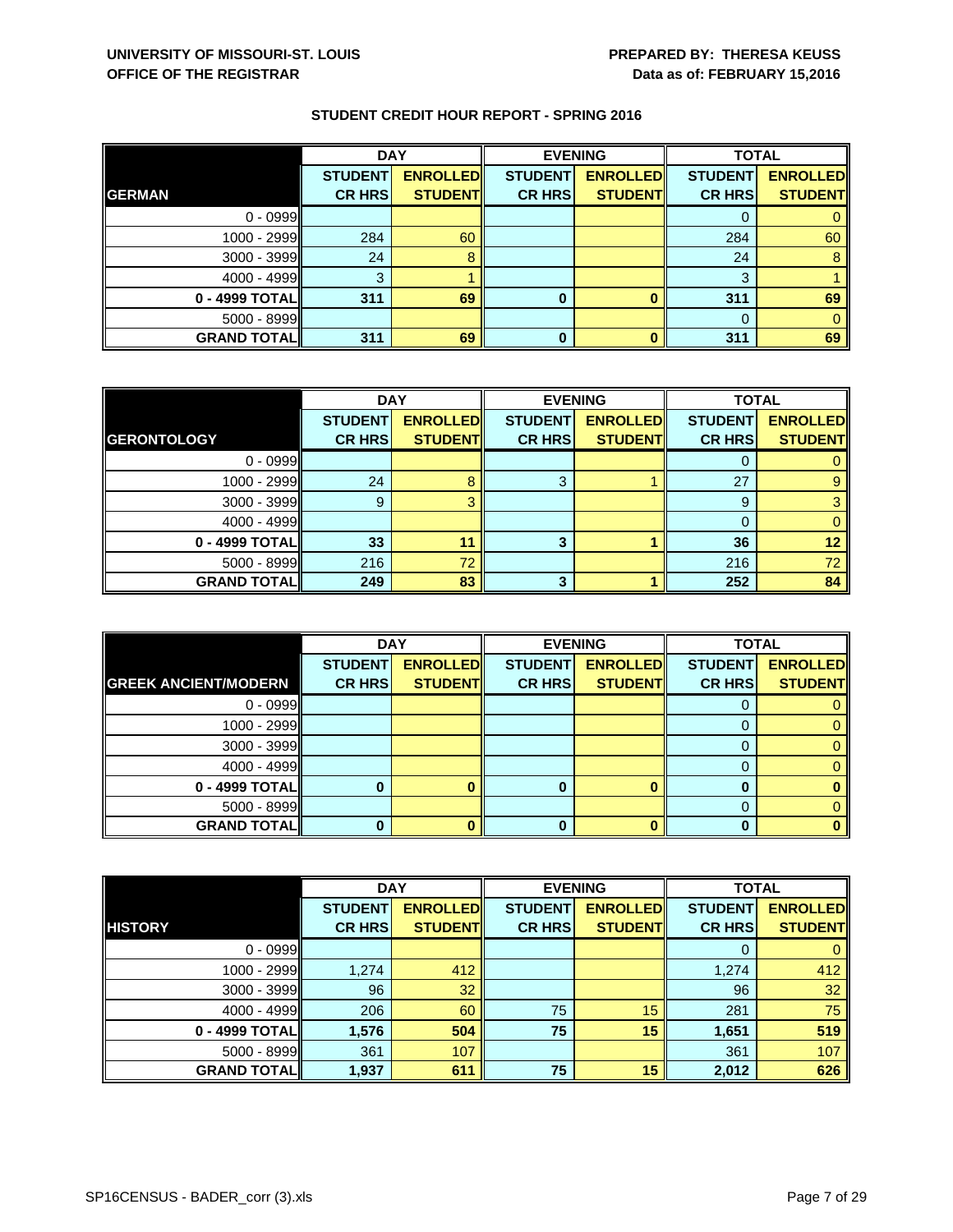|                    | <b>DAY</b>     |                 | <b>EVENING</b> |                 | <b>TOTAL</b>   |                 |
|--------------------|----------------|-----------------|----------------|-----------------|----------------|-----------------|
|                    | <b>STUDENT</b> | <b>ENROLLED</b> | <b>STUDENT</b> | <b>ENROLLED</b> | <b>STUDENT</b> | <b>ENROLLED</b> |
| <b>HONORS</b>      | <b>CR HRS</b>  | <b>STUDENT</b>  | <b>CR HRS</b>  | <b>STUDENT</b>  | <b>CR HRS</b>  | <b>STUDENT</b>  |
| $0 - 0999$         |                |                 |                |                 | O              |                 |
| 1000 - 2999        | 1,155          | 385             | 51             | 17              | 1,206          | 402             |
| $3000 - 3999$      | 528            | 176             |                |                 | 528            | 176             |
| 4000 - 4999        | 198            | 95              |                |                 | 198            | 95              |
| $0 - 4999$ TOTAL   | 1,881          | 656             | 51             | 17              | 1,932          | 673             |
| $5000 - 8999$      |                |                 |                |                 | $\Omega$       | 0               |
| <b>GRAND TOTAL</b> | 1,881          | 656             | 51             | 17              | 1,932          | 673             |

|                          | <b>DAY</b>     |                 | <b>EVENING</b> |                 | <b>TOTAL</b>   |                 |
|--------------------------|----------------|-----------------|----------------|-----------------|----------------|-----------------|
|                          | <b>STUDENT</b> | <b>ENROLLED</b> | <b>STUDENT</b> | <b>ENROLLED</b> | <b>STUDENT</b> | <b>ENROLLED</b> |
| <b>INTERDISCIPLINARY</b> | <b>CR HRS</b>  | <b>STUDENT</b>  | <b>CR HRS</b>  | <b>STUDENT</b>  | <b>CR HRS</b>  | <b>STUDENT</b>  |
| $0 - 0999$               |                |                 |                |                 |                |                 |
| $1000 - 2999$            | 101            | 85              |                |                 | 101            | 85              |
| $3000 - 3999$            |                |                 |                |                 | 0              |                 |
| $4000 - 4999$            |                |                 |                |                 | $\Omega$       | 0               |
| $0 - 4999$ TOTAL         | 101            | 85              | 0              |                 | 101            | 85              |
| $5000 - 8999$            |                |                 |                |                 | 0              |                 |
| <b>GRAND TOTAL</b>       | 101            | 85              | 0              |                 | 101            | 85              |

|                    | <b>DAY</b>     |                 |                | <b>EVENING</b>  | <b>TOTAL</b>   |                 |
|--------------------|----------------|-----------------|----------------|-----------------|----------------|-----------------|
|                    | <b>STUDENT</b> | <b>ENROLLED</b> | <b>STUDENT</b> | <b>ENROLLED</b> | <b>STUDENT</b> | <b>ENROLLED</b> |
| <b>ITALIAN</b>     | <b>CR HRS</b>  | <b>STUDENT</b>  | <b>CR HRS</b>  | <b>STUDENT</b>  | <b>CR HRS</b>  | <b>STUDENT</b>  |
| $0 - 0999$         |                |                 |                |                 | U              |                 |
| 1000 - 2999        |                |                 |                |                 |                |                 |
| $3000 - 3999$      |                |                 |                |                 |                |                 |
| $4000 - 4999$      |                |                 |                |                 | O              |                 |
| 0 - 4999 TOTAL     |                |                 | 0              |                 | 0              |                 |
| $5000 - 8999$      |                |                 |                |                 | 0              |                 |
| <b>GRAND TOTAL</b> |                |                 | 0              |                 |                |                 |

|                    | <b>DAY</b>     |                 | <b>EVENING</b> |                 | <b>TOTAL</b>   |                 |
|--------------------|----------------|-----------------|----------------|-----------------|----------------|-----------------|
|                    | <b>STUDENT</b> | <b>ENROLLED</b> | <b>STUDENT</b> | <b>ENROLLED</b> | <b>STUDENT</b> | <b>ENROLLED</b> |
| <b>JAPANESE</b>    | <b>CR HRS</b>  | <b>STUDENT</b>  | <b>CR HRS</b>  | <b>STUDENT</b>  | <b>CR HRS</b>  | <b>STUDENT</b>  |
| $0 - 0999$         |                |                 |                |                 |                |                 |
| $1000 - 2999$      | 350            | 78              |                |                 | 350            | 78              |
| $3000 - 3999$      | 36             | 12              |                |                 | 36             | 12 <sub>2</sub> |
| $4000 - 4999$      | 30             | 10              |                |                 | 30             | 10              |
| 0 - 4999 TOTAL     | 416            | 100             | 0              |                 | 416            | 100             |
| $5000 - 8999$      |                |                 |                |                 | 0              | $\Omega$        |
| <b>GRAND TOTAL</b> | 416            | 100             | $\Omega$       |                 | 416            | 100             |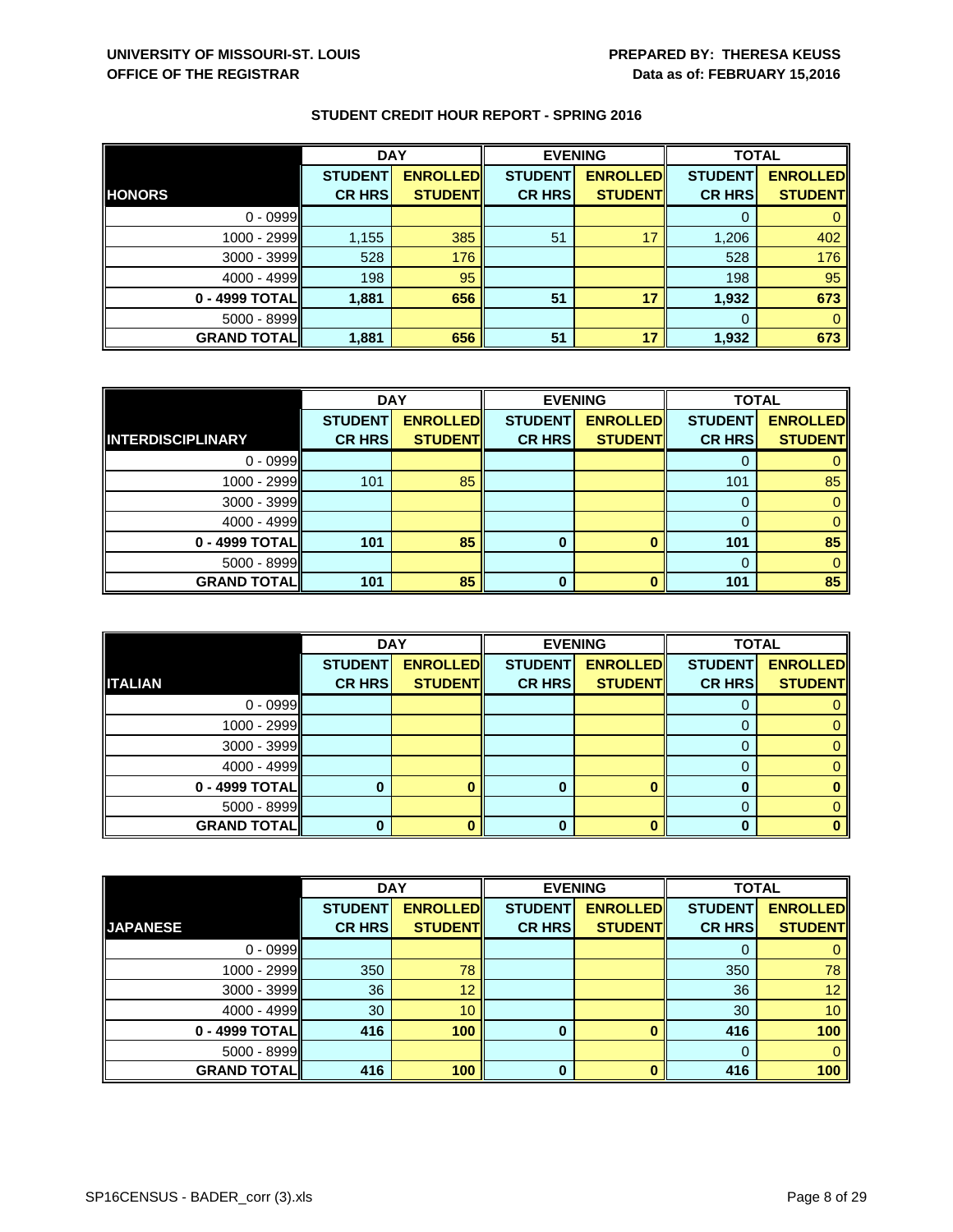|                    | <b>DAY</b>     |                 |                | <b>EVENING</b>  | <b>TOTAL</b>   |                 |
|--------------------|----------------|-----------------|----------------|-----------------|----------------|-----------------|
|                    | <b>STUDENT</b> | <b>ENROLLED</b> | <b>STUDENT</b> | <b>ENROLLED</b> | <b>STUDENT</b> | <b>ENROLLED</b> |
| <b>LATIN</b>       | <b>CR HRS</b>  | <b>STUDENT</b>  | <b>CR HRS</b>  | <b>STUDENT</b>  | <b>CR HRS</b>  | <b>STUDENT</b>  |
| $0 - 0999$         |                |                 |                |                 |                |                 |
| $1000 - 2999$      | 50             | 10              |                |                 | 50             | 10 <sup>°</sup> |
| $3000 - 3999$      |                |                 |                |                 |                |                 |
| $4000 - 4999$      |                |                 |                |                 |                |                 |
| $0 - 4999$ TOTAL   | 50             | 10              | 0              |                 | 50             | 10 <sub>1</sub> |
| $5000 - 8999$      |                |                 |                |                 |                |                 |
| <b>GRAND TOTAL</b> | 50             | 10              | 0              |                 | 50             | 10 <sub>1</sub> |

|                    | <b>DAY</b>     |                 |                | <b>EVENING</b>  | <b>TOTAL</b>   |                 |
|--------------------|----------------|-----------------|----------------|-----------------|----------------|-----------------|
|                    | <b>STUDENT</b> | <b>ENROLLED</b> | <b>STUDENT</b> | <b>ENROLLED</b> | <b>STUDENT</b> | <b>ENROLLED</b> |
| <b>MATHEMATICS</b> | <b>CR HRS</b>  | <b>STUDENT</b>  | <b>CR HRS</b>  | <b>STUDENT</b>  | <b>CR HRS</b>  | <b>STUDENT</b>  |
| $0 - 0999$         | 39             | 13              |                |                 | 39             | 13              |
| 1000 - 2999        | 4,225          | 1,315           | 1,225          | 360             | 5,450          | 1,675           |
| $3000 - 3999$      | 180            | 60              |                |                 | 180            | 60              |
| $4000 - 4999$      | 195            | 65              | 219            | 73              | 414            | 138             |
| 0 - 4999 TOTAL     | 4,639          | 1,453           | 1,444          | 433             | 6,083          | 1,886           |
| $5000 - 8999$      | 102            | 34              |                |                 | 102            | 34              |
| <b>GRAND TOTAL</b> | 4,741          | 1,487           | 1,444          | 433             | 6,185          | 1,920           |

|                               | <b>DAY</b>     |                 |                | <b>EVENING</b>  | <b>TOTAL</b>   |                 |
|-------------------------------|----------------|-----------------|----------------|-----------------|----------------|-----------------|
| <b>MILITARY &amp; VETERAN</b> | <b>STUDENT</b> | <b>ENROLLED</b> | <b>STUDENT</b> | <b>ENROLLED</b> | <b>STUDENT</b> | <b>ENROLLED</b> |
| <b>STUDIES</b>                | <b>CR HRS</b>  | <b>STUDENT</b>  | <b>CR HRS</b>  | <b>STUDENT</b>  | <b>CR HRS</b>  | <b>STUDENT</b>  |
| $0 - 0999$                    |                |                 |                |                 |                |                 |
| $1000 - 2999$                 | 9              |                 |                |                 | 9              |                 |
| $3000 - 3999$                 | 6              |                 |                |                 | 6              |                 |
| $4000 - 4999$                 | 6              |                 |                |                 | 6              |                 |
| 0 - 4999 TOTAL                | 21             | 12              | 0              |                 | 21             | 12              |
| $5000 - 8999$                 |                |                 |                |                 | 0              |                 |
| <b>GRAND TOTAL</b>            | 21             | 12              | 0              |                 | 21             | 12              |

|                         | <b>DAY</b>     |                 |                | <b>EVENING</b>  | <b>TOTAL</b>   |                 |
|-------------------------|----------------|-----------------|----------------|-----------------|----------------|-----------------|
|                         | <b>STUDENT</b> | <b>ENROLLED</b> | <b>STUDENT</b> | <b>ENROLLED</b> | <b>STUDENT</b> | <b>ENROLLED</b> |
| <b>MILITARY SCIENCE</b> | <b>CR HRS</b>  | <b>STUDENT</b>  | <b>CR HRS</b>  | <b>STUDENT</b>  | <b>CR HRS</b>  | <b>STUDENT</b>  |
| $0 - 0999$              |                |                 |                |                 |                |                 |
| $1000 - 2999$           | 6              |                 |                |                 | 6              | $\overline{2}$  |
| $3000 - 3999$           | 9              | 3               |                |                 | 9              | 3               |
| $4000 - 4999$           | 15             | 5               |                |                 | 15             | 5               |
| $0 - 4999$ TOTAL        | 30             | 10              | 0              |                 | 30             | 10              |
| $5000 - 8999$           |                |                 |                |                 | O              | 0               |
| <b>GRAND TOTAL</b>      | 30             | 10              | $\mathbf{0}$   |                 | 30             | 10              |

|                     | <b>DAY</b>     |                  |                | <b>EVENING</b>  | <b>TOTAL</b>   |                 |
|---------------------|----------------|------------------|----------------|-----------------|----------------|-----------------|
|                     | <b>STUDENT</b> | <b>ENROLLEDI</b> | <b>STUDENT</b> | <b>ENROLLED</b> | <b>STUDENT</b> | <b>ENROLLED</b> |
| <b>I</b> PHILOSOPHY | <b>CR HRS</b>  | <b>STUDENTI</b>  | <b>CR HRSI</b> | <b>STUDENTI</b> | <b>CR HRSI</b> | <b>STUDENT</b>  |
| $0 - 0999$          |                |                  |                |                 |                | 0               |
| $1000 - 2999$       | 2,292          | 764              | 99             | 33              | 2,391          | 797             |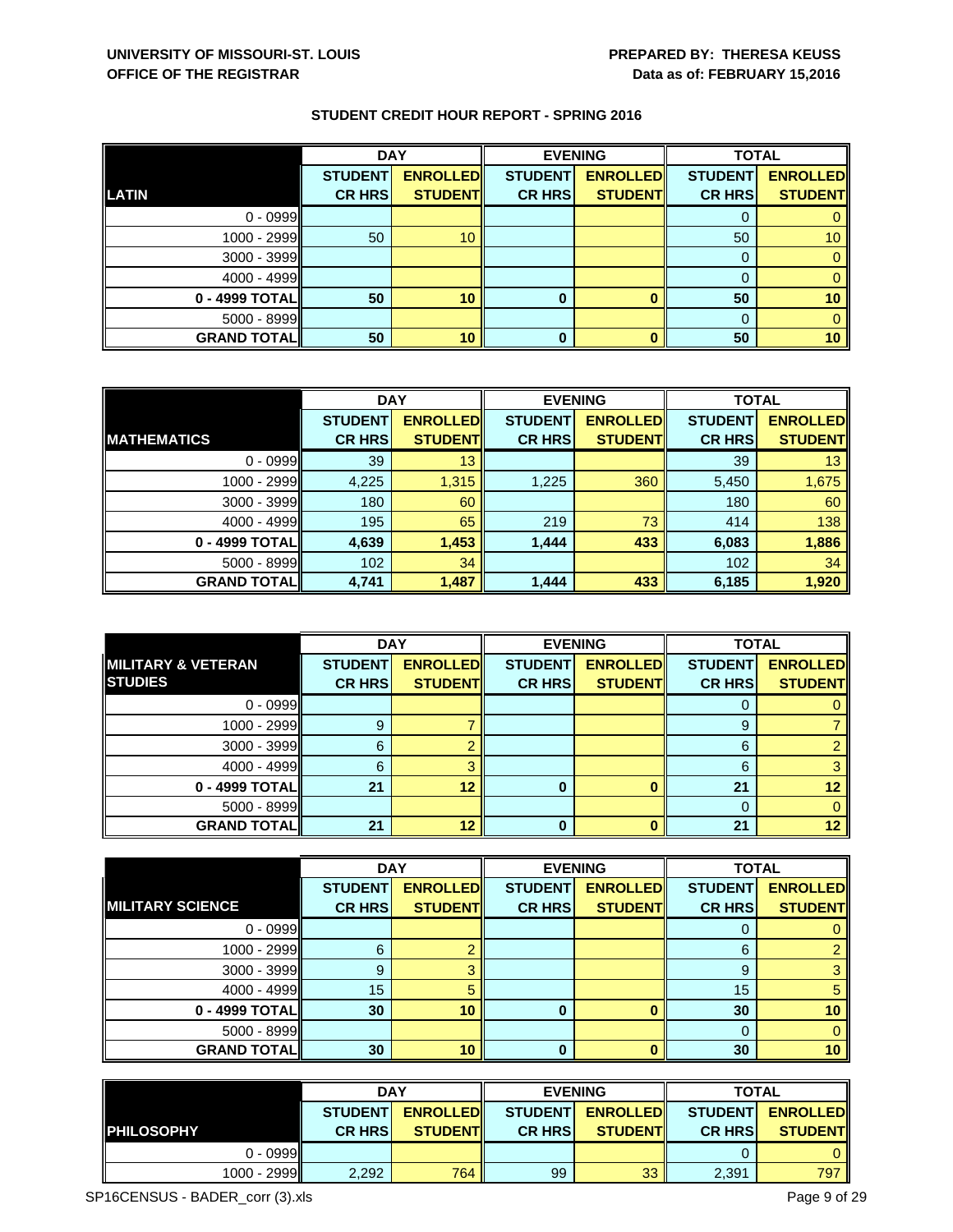| $3000 - 3999$      | 306   | 102 |    |    | 306   | 102 |
|--------------------|-------|-----|----|----|-------|-----|
| $4000 - 4999$      | 153   | 51  |    |    | 153   | 51  |
| $0 - 4999$ TOTAL   | 2,751 | 917 | 99 | 33 | 2,850 | 950 |
| $5000 - 8999$      | 97    | 33  |    |    | 97    | 33  |
| <b>GRAND TOTAL</b> | 2,848 | 950 | 99 | 33 | 2,947 | 983 |

|                    | <b>DAY</b>     |                 | <b>EVENING</b> |                 | <b>TOTAL</b>   |                 |
|--------------------|----------------|-----------------|----------------|-----------------|----------------|-----------------|
|                    | <b>STUDENT</b> | <b>ENROLLED</b> | <b>STUDENT</b> | <b>ENROLLED</b> | <b>STUDENT</b> | <b>ENROLLED</b> |
| <b>PHYSICS</b>     | <b>CR HRS</b>  | <b>STUDENT</b>  | <b>CR HRS</b>  | <b>STUDENT</b>  | <b>CR HRS</b>  | <b>STUDENT</b>  |
| $0 - 0999$         |                |                 |                |                 |                |                 |
| $1000 - 2999$      | 687            | 174             | 326            | 73              | 1,013          | 247             |
| $3000 - 3999$      | 40             | 14              | 30             | 10              | 70             | 24              |
| $4000 - 4999$      | 121            | 41              |                |                 | 121            | 41              |
| $0 - 4999$ TOTAL   | 848            | 229             | 356            | 83              | 1,204          | 312             |
| $5000 - 8999$      | 134            | 44              |                |                 | 134            | 44              |
| <b>GRAND TOTAL</b> | 982            | 273             | 356            | 83              | 1,338          | 356             |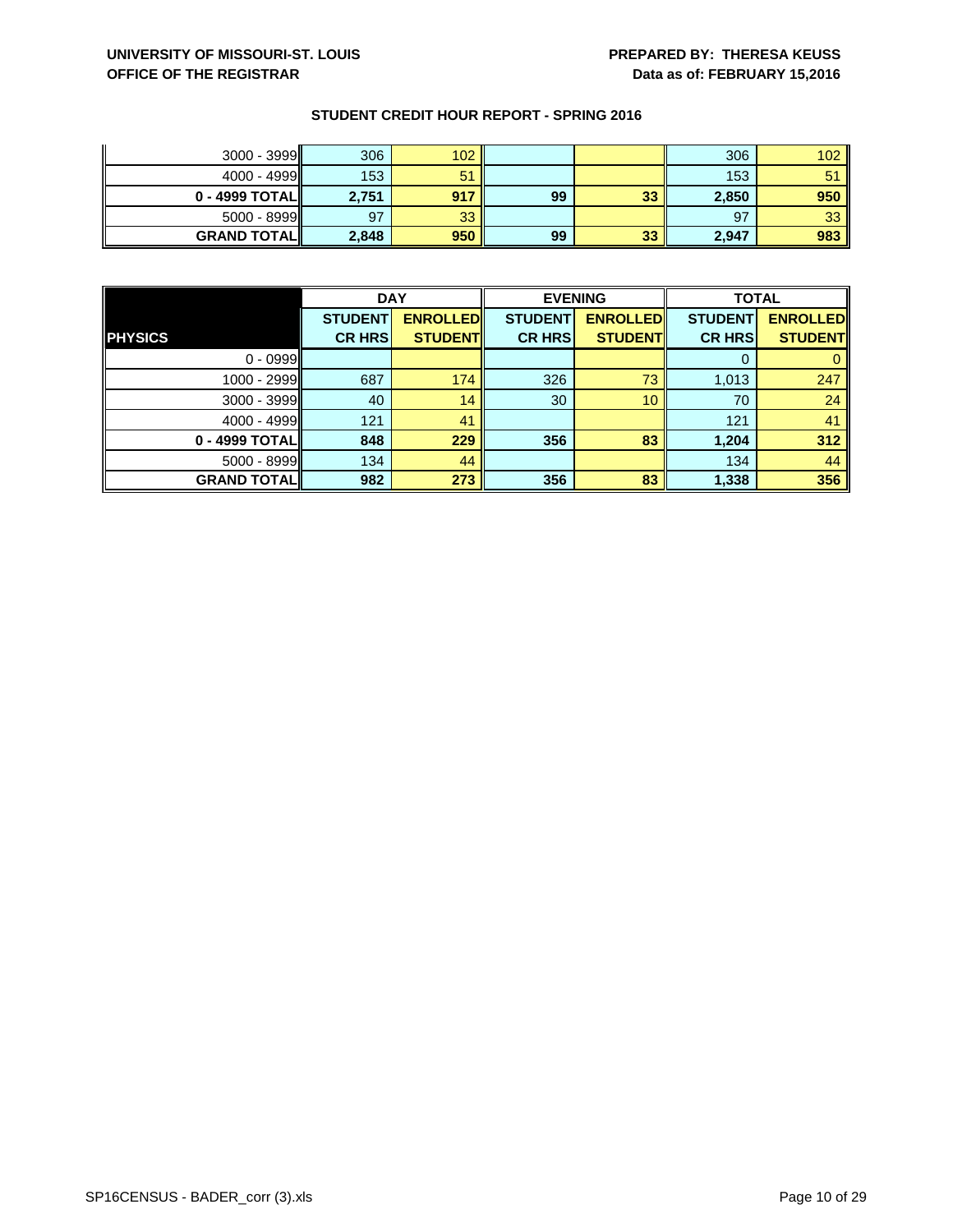|                          | <b>DAY</b>     |                 |                | <b>EVENING</b>  | <b>TOTAL</b>   |                 |
|--------------------------|----------------|-----------------|----------------|-----------------|----------------|-----------------|
|                          | <b>STUDENT</b> | <b>ENROLLED</b> | <b>STUDENT</b> | <b>ENROLLED</b> | <b>STUDENT</b> | <b>ENROLLED</b> |
| <b>POLITICAL SCIENCE</b> | <b>CR HRS</b>  | <b>STUDENT</b>  | <b>CR HRS</b>  | <b>STUDENT</b>  | <b>CR HRS</b>  | <b>STUDENT</b>  |
| $0 - 0999$               |                |                 |                |                 | O              |                 |
| $1000 - 2999$            | 630            | 210             | 42             | 14              | 672            | 224             |
| $3000 - 3999$            | 402            | 133             |                |                 | 402            | 133             |
| $4000 - 4999$            | 48             | 16              |                |                 | 48             | 16              |
| 0 - 4999 TOTAL           | 1,080          | 359             | 42             | 14              | 1,122          | 373             |
| $5000 - 8999$            | 257            | 97              |                |                 | 257            | 97              |
| <b>GRAND TOTAL</b>       | 1,337          | 456             | 42             | 14              | 1,379          | 470             |

|                    | <b>DAY</b>     |                 | <b>EVENING</b> |                 | <b>TOTAL</b>   |                 |
|--------------------|----------------|-----------------|----------------|-----------------|----------------|-----------------|
|                    | <b>STUDENT</b> | <b>ENROLLED</b> | <b>STUDENT</b> | <b>ENROLLED</b> | <b>STUDENT</b> | <b>ENROLLED</b> |
| <b>PSYCHOLOGY</b>  | <b>CR HRS</b>  | <b>STUDENT</b>  | <b>CR HRS</b>  | <b>STUDENT</b>  | <b>CR HRS</b>  | <b>STUDENT</b>  |
| $0 - 0999$         |                |                 |                |                 |                |                 |
| 1000 - 2999        | 3,235          | 1,089           | 278            | 82              | 3,513          | 1,171           |
| $3000 - 3999$      | 958            | 329             |                |                 | 958            | 329             |
| $4000 - 4999$      | 845            | 315             |                |                 | 845            | 315             |
| $0 - 4999$ TOTAL   | 5,038          | 1,733           | 278            | 82              | 5,316          | 1,815           |
| $5000 - 8999$      | 521            | 237             |                |                 | 521            | 237             |
| <b>GRAND TOTAL</b> | 5,559          | 1,970           | 278            | 82              | 5,837          | 2,052           |

|                    | <b>DAY</b>     |                 |                | <b>EVENING</b>  | <b>TOTAL</b>   |                 |
|--------------------|----------------|-----------------|----------------|-----------------|----------------|-----------------|
|                    | <b>STUDENT</b> | <b>ENROLLED</b> | <b>STUDENT</b> | <b>ENROLLED</b> | <b>STUDENT</b> | <b>ENROLLED</b> |
| SOCIOLOGY          | <b>CR HRS</b>  | <b>STUDENT</b>  | <b>CR HRS</b>  | <b>STUDENT</b>  | <b>CR HRS</b>  | <b>STUDENT</b>  |
| $0 - 0999$         |                |                 |                |                 |                |                 |
| $1000 - 2999$      | 786            | 262             |                |                 | 786            | 262             |
| 3000 - 3999        | 114            | 38              |                |                 | 114            | 38              |
| 4000 - 4999        | 327            | 109             |                |                 | 327            | 109             |
| 0 - 4999 TOTAL     | 1,227          | 409             | 0              |                 | 1,227          | 409             |
| $5000 - 8999$      |                |                 |                |                 | 0              | 0               |
| <b>GRAND TOTAL</b> | 1,227          | 409             | $\bf{0}$       | n               | 1,227          | 409             |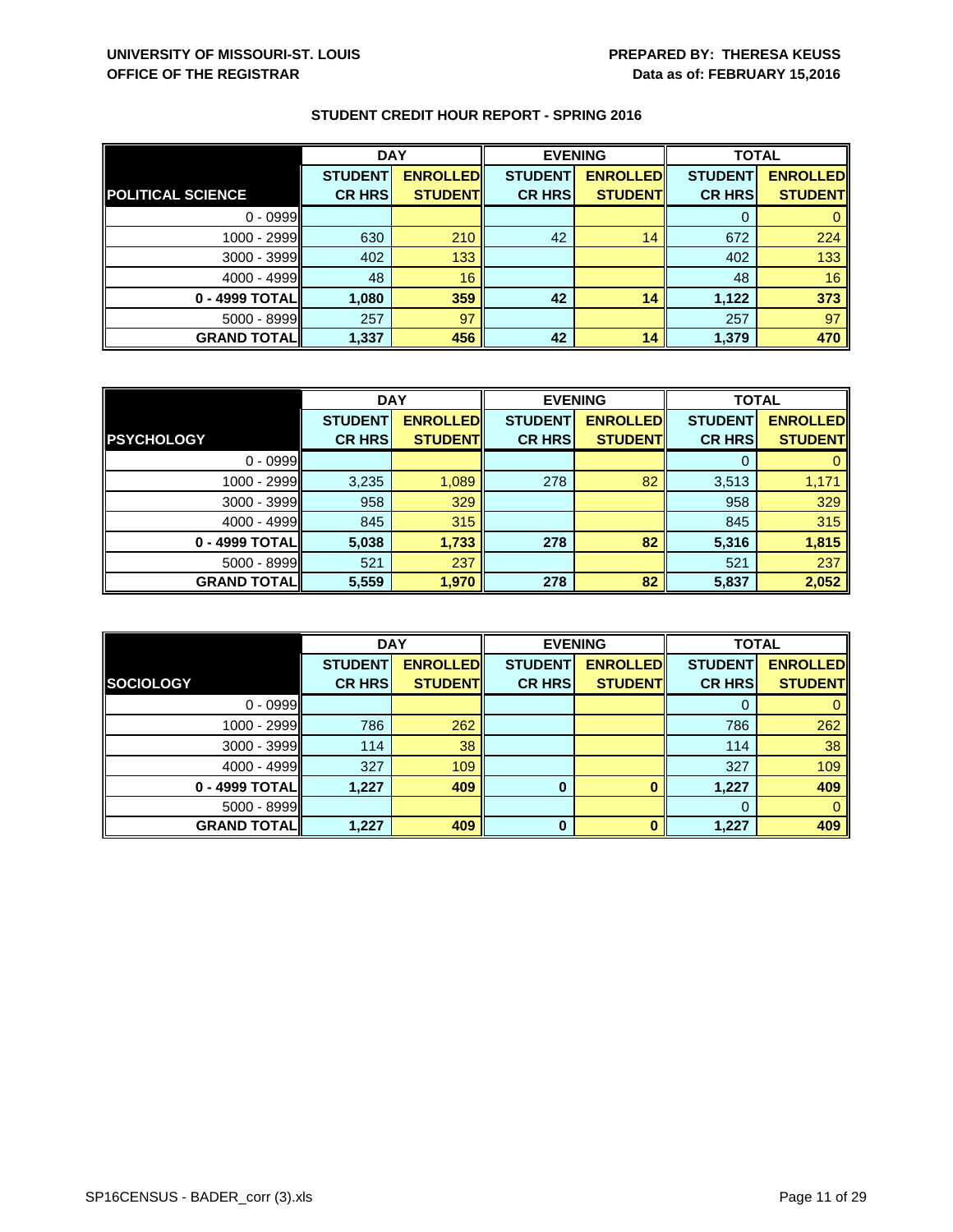|                    | <b>DAY</b>     |                 |                | <b>EVENING</b>  | <b>TOTAL</b>   |                 |
|--------------------|----------------|-----------------|----------------|-----------------|----------------|-----------------|
|                    | <b>STUDENT</b> | <b>ENROLLED</b> | <b>STUDENT</b> | <b>ENROLLED</b> | <b>STUDENT</b> | <b>ENROLLED</b> |
| <b>SPANISH</b>     | <b>CR HRS</b>  | <b>STUDENT</b>  | <b>CR HRS</b>  | <b>STUDENT</b>  | <b>CR HRS</b>  | <b>STUDENT</b>  |
| $0 - 0999$         |                |                 |                |                 | O              |                 |
| $1000 - 2999$      | 1,216          | 285             | 100            | 20              | 1,316          | 305             |
| $3000 - 3999$      | 105            | 35              |                |                 | 105            | 35              |
| $4000 - 4999$      | 4              | റ               | 30             | 10              | 34             | 12 <sub>2</sub> |
| $0 - 4999$ TOTAL   | 1,325          | 322             | 130            | 30              | 1,455          | 352             |
| $5000 - 8999$      | 30             | 10 <sup>°</sup> |                |                 | 30             | 10              |
| <b>GRAND TOTAL</b> | 1,355          | 332             | 130            | 30              | 1,485          | 362             |

|                             | <b>DAY</b>     |                 | <b>EVENING</b> |                 | <b>TOTAL</b>   |                 |
|-----------------------------|----------------|-----------------|----------------|-----------------|----------------|-----------------|
| <b>WOMEN'S &amp; GENDER</b> | <b>STUDENT</b> | <b>ENROLLED</b> | <b>STUDENT</b> | <b>ENROLLED</b> | <b>STUDENT</b> | <b>ENROLLED</b> |
| <b>STUDIES</b>              | <b>CR HRS</b>  | <b>STUDENT</b>  | <b>CR HRS</b>  | <b>STUDENT</b>  | <b>CR HRS</b>  | <b>STUDENT</b>  |
| $0 - 0999$                  |                |                 |                |                 |                |                 |
| $1000 - 2999$               | 255            | 85              |                |                 | 255            | 85              |
| $3000 - 3999$               | 6              |                 |                |                 | 6              |                 |
| $4000 - 4999$               | 86             | 30              | 21             |                 | 107            | 37              |
| $0 - 4999$ TOTAL            | 347            | 117             | 21             |                 | 368            | 124             |
| $5000 - 8999$               | 15             | 5               |                |                 | 15             | 5               |
| <b>GRAND TOTAL</b>          | 362            | 122             | 21             |                 | 383            | 129             |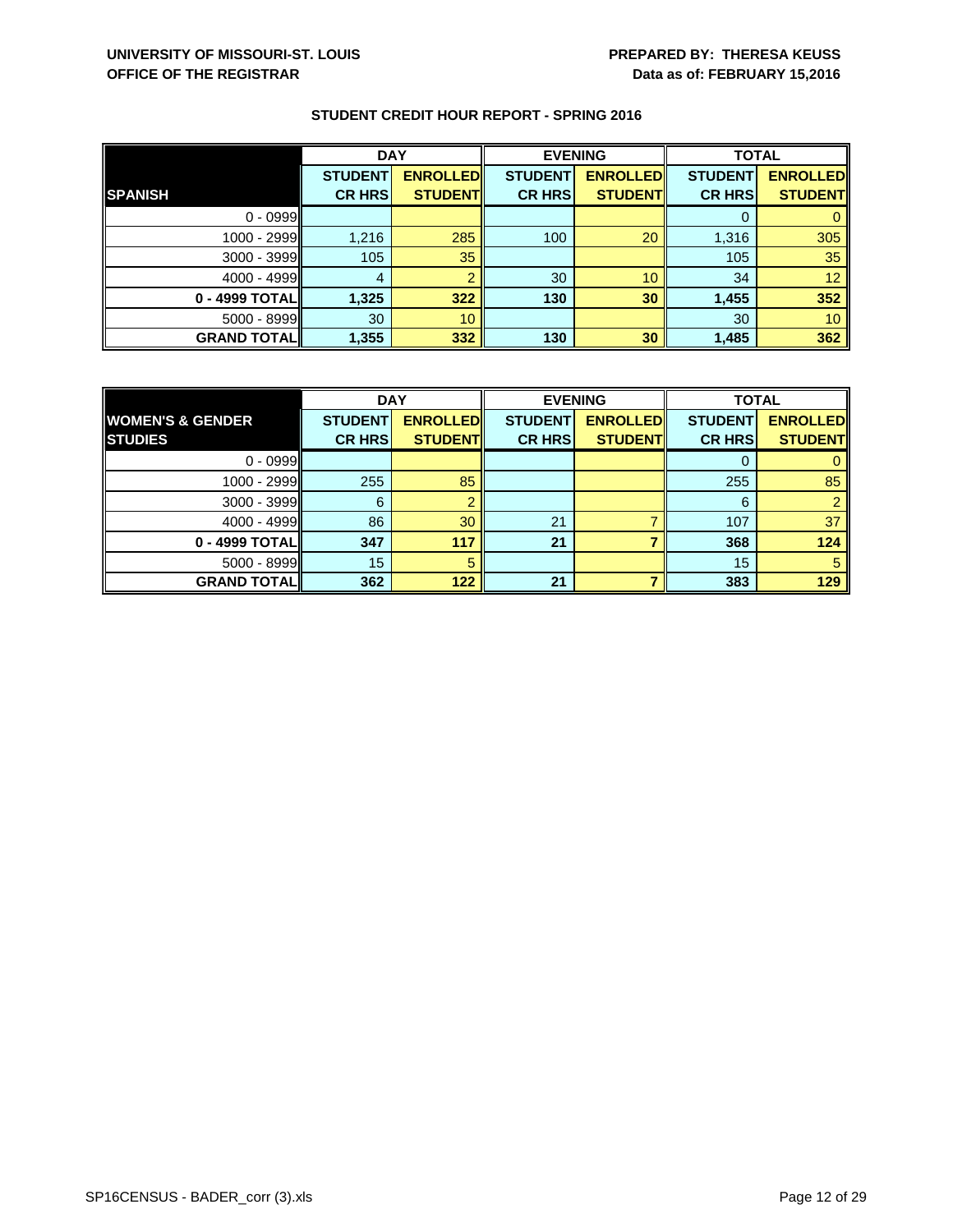|                      | <b>DAY</b>     |                 | <b>EVENING</b> |                 | <b>TOTAL</b>   |                 |
|----------------------|----------------|-----------------|----------------|-----------------|----------------|-----------------|
|                      | <b>STUDENT</b> | <b>ENROLLED</b> | <b>STUDENT</b> | <b>ENROLLED</b> | <b>STUDENT</b> | <b>ENROLLED</b> |
| <b>APPLIED MUSIC</b> | <b>CR HRS</b>  | <b>STUDENT</b>  | <b>CR HRS</b>  | <b>STUDENT</b>  | <b>CR HRS</b>  | <b>STUDENT</b>  |
| $0 - 0999$           |                |                 |                |                 |                | 0               |
| $1000 - 2999$        | 58             | 58              |                |                 | 58             | 58 <sup>°</sup> |
| $3000 - 3999$        | 36             | 36              |                |                 | 36             | 36              |
| $4000 - 4999$        | 28             | 14              |                |                 | 28             | 14              |

**0 - 4999 TOTAL 122 108 0 0 122 108** 5000 - 8999 0 0 **GRAND TOTAL 122 108 0 0 122 108**

|                      | <b>DAY</b>     |                 | <b>EVENING</b> |                 | <b>TOTAL</b>   |                 |
|----------------------|----------------|-----------------|----------------|-----------------|----------------|-----------------|
|                      | <b>STUDENT</b> | <b>ENROLLED</b> | <b>STUDENT</b> | <b>ENROLLED</b> | <b>STUDENT</b> | <b>ENROLLED</b> |
| <b>ART EDUCATION</b> | <b>CR HRS</b>  | <b>STUDENT</b>  | <b>CR HRS</b>  | <b>STUDENT</b>  | <b>CR HRS</b>  | <b>STUDENT</b>  |
| $0 - 0999$           |                |                 |                |                 |                |                 |
| 1000 - 2999          | 93             | 31              |                |                 | 93             | 31              |
| $3000 - 3999$        | 42             | 14              |                |                 | 42             | 14              |
| $4000 - 4999$        | 39             | 13              |                |                 | 39             | 13              |
| $0 - 4999$ TOTAL     | 174            | 58              | 0              | Ω               | 174            | 58              |
| $5000 - 8999$        | 3              |                 |                |                 | 3              |                 |
| <b>GRAND TOTAL</b>   | 177            | 59              | 0              |                 | 177            | 59              |

|                    | <b>DAY</b>     |                 |                | <b>EVENING</b>  | <b>TOTAL</b>   |                 |
|--------------------|----------------|-----------------|----------------|-----------------|----------------|-----------------|
|                    | <b>STUDENT</b> | <b>ENROLLED</b> | <b>STUDENT</b> | <b>ENROLLED</b> | <b>STUDENT</b> | <b>ENROLLED</b> |
| <b>ART HISTORY</b> | <b>CR HRS</b>  | <b>STUDENT</b>  | <b>CR HRS</b>  | <b>STUDENT</b>  | <b>CR HRS</b>  | <b>STUDENT</b>  |
| $0 - 0999$         |                |                 |                |                 | O              |                 |
| $1000 - 2999$      | 645            | 215             | 54             | 18              | 699            | 233             |
| $3000 - 3999$      | 69             | 23              |                |                 | 69             | 23              |
| $4000 - 4999$      | 21             |                 |                |                 | 21             |                 |
| 0 - 4999 TOTAL     | 735            | 245             | 54             | 18              | 789            | 263             |
| $5000 - 8999$      |                |                 |                |                 | $\Omega$       | $\Omega$        |
| <b>GRAND TOTAL</b> | 735            | 245             | 54             | 18              | 789            | 263             |

|                      | <b>DAY</b>     |                 |                | <b>EVENING</b>  | <b>TOTAL</b>   |                 |
|----------------------|----------------|-----------------|----------------|-----------------|----------------|-----------------|
|                      | <b>STUDENT</b> | <b>ENROLLED</b> | <b>STUDENT</b> | <b>ENROLLED</b> | <b>STUDENT</b> | <b>ENROLLED</b> |
| <b>COMMUNICATION</b> | <b>CR HRS</b>  | <b>STUDENT</b>  | <b>CR HRS</b>  | <b>STUDENT</b>  | <b>CR HRS</b>  | <b>STUDENT</b>  |
| $0 - 0999$           |                |                 |                |                 | 0              | $\mathbf{0}$    |
| 1000 - 2999          | 1,944          | 646             | 51             | 17              | 1,995          | 663             |
| $3000 - 3999$        | 1,239          | 413             |                |                 | 1,239          | 413             |
| $4000 - 4999$        | 135            | 36              |                |                 | 135            | 36              |
| 0 - 4999 TOTAL       | 3,318          | 1,095           | 51             | 17              | 3,369          | 1,112           |
| $5000 - 8999$        | 84             | 28              |                |                 | 84             | 28              |
| <b>GRAND TOTAL</b>   | 3,402          | 1,123           | 51             | 17              | 3,453          | 1,140           |

|               |                | <b>DAY</b>       |                | <b>EVENING</b>  |                                   | <b>TOTAL</b>   |  |
|---------------|----------------|------------------|----------------|-----------------|-----------------------------------|----------------|--|
|               |                | STUDENT ENROLLED |                |                 | STUDENT ENROLLED STUDENT ENROLLED |                |  |
| <b>IDANCE</b> | <b>CR HRSI</b> | <b>STUDENTI</b>  | <b>CR HRSI</b> | <b>STUDENTI</b> | <b>CR HRSI</b>                    | <b>STUDENT</b> |  |
| $0 - 0999$    |                |                  |                |                 |                                   |                |  |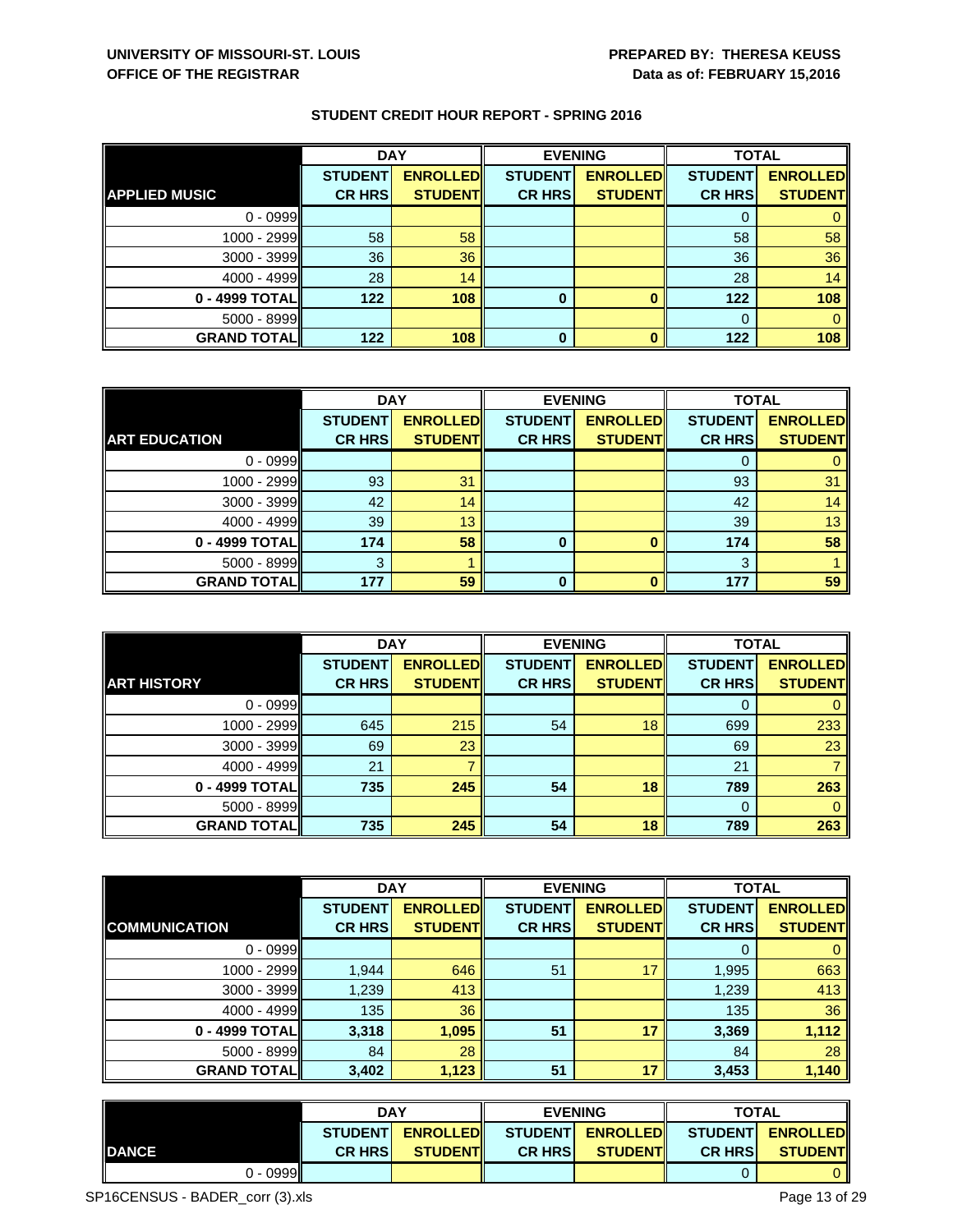| $1000 - 2999$      | 113 | 4 <sup>1</sup> |  | 113 |    |
|--------------------|-----|----------------|--|-----|----|
| $3000 - 3999$      | 18  |                |  | 18  |    |
| $4000 - 4999$      |     |                |  |     |    |
| $0 - 4999$ TOTAL   | 131 | 47             |  | 131 | 47 |
| $5000 - 8999$      |     |                |  |     |    |
| <b>GRAND TOTAL</b> | 131 | 47             |  | 131 |    |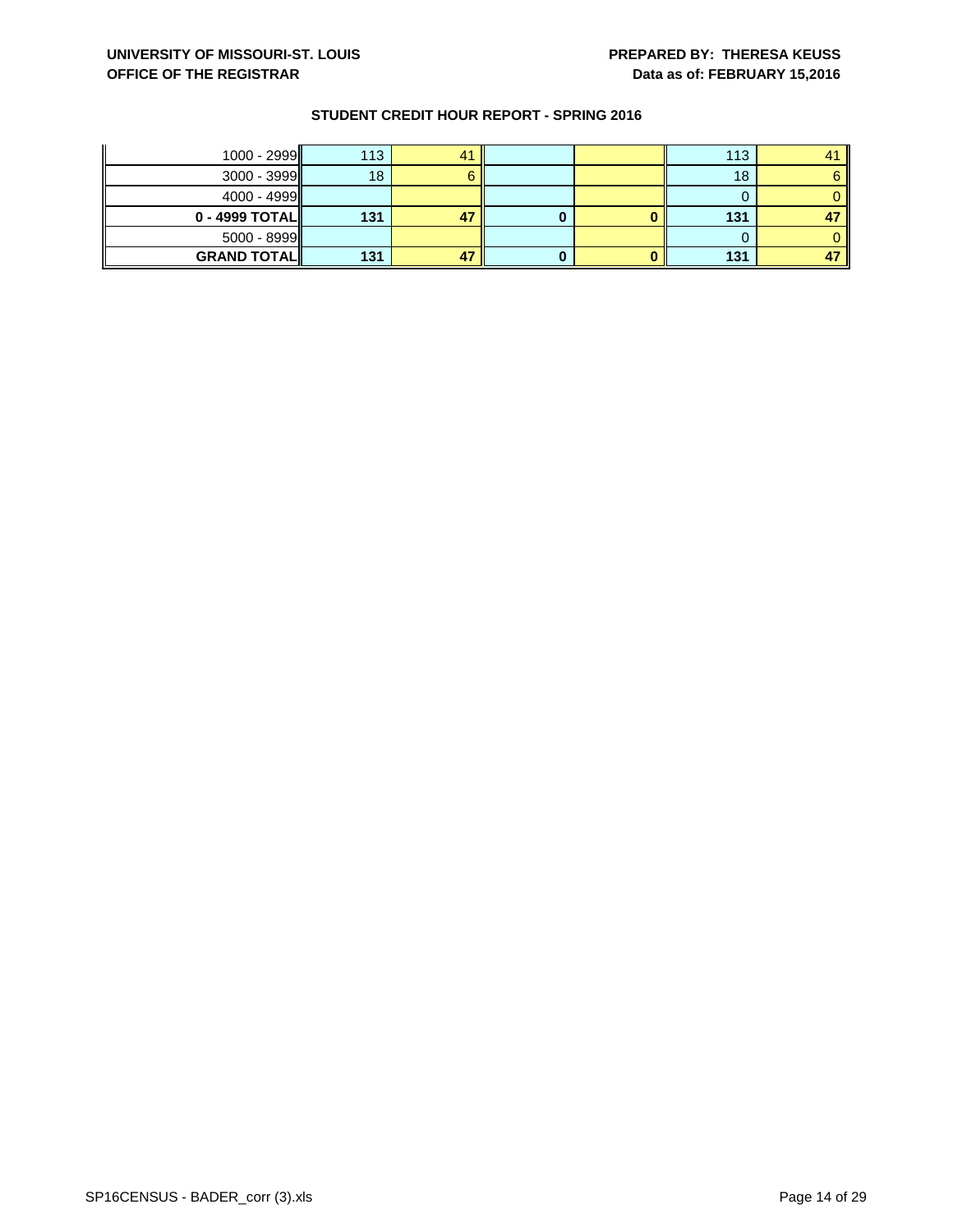|                    | <b>DAY</b>     |                 |                | <b>EVENING</b>  | <b>TOTAL</b>   |                 |
|--------------------|----------------|-----------------|----------------|-----------------|----------------|-----------------|
| <b>ENSEMBLE</b>    | <b>STUDENT</b> | <b>ENROLLED</b> | <b>STUDENT</b> | <b>ENROLLED</b> | <b>STUDENT</b> | <b>ENROLLED</b> |
| <b>PERFORMANCE</b> | <b>CR HRS</b>  | <b>STUDENT</b>  | <b>CR HRS</b>  | <b>STUDENT</b>  | <b>CR HRS</b>  | <b>STUDENT</b>  |
| $0 - 0999$         |                |                 |                |                 |                |                 |
| $1000 - 2999$      | 256            | 256             | 10             | 10              | 266            | 266             |
| $3000 - 3999$      |                |                 |                |                 | 0              |                 |
| $4000 - 4999$      |                |                 |                |                 |                |                 |
| 0 - 4999 TOTAL     | 263            | 263             | 10             | 10              | 273            | 273             |
| $5000 - 8999$      |                |                 |                |                 | $\overline{2}$ |                 |
| <b>GRAND TOTAL</b> | 265            | 265             | 10             | 10              | 275            | 275             |

|                      | <b>DAY</b>     |                 | <b>EVENING</b> |                 | <b>TOTAL</b>   |                 |
|----------------------|----------------|-----------------|----------------|-----------------|----------------|-----------------|
|                      | <b>STUDENT</b> | <b>ENROLLED</b> | <b>STUDENT</b> | <b>ENROLLED</b> | <b>STUDENT</b> | <b>ENROLLED</b> |
| <b>MEDIA STUDIES</b> | <b>CR HRS</b>  | <b>STUDENT</b>  | <b>CR HRS</b>  | <b>STUDENT</b>  | <b>CR HRS</b>  | <b>STUDENT</b>  |
| $0 - 0999$           |                |                 |                |                 |                |                 |
| $1000 - 2999$        | 888            | 296             | 33             |                 | 921            | 307             |
| $3000 - 3999$        | 787            | 255             |                |                 | 787            | 255             |
| $4000 - 4999$        | 15             |                 |                |                 | 15             |                 |
| $0 - 4999$ TOTAL     | 1,690          | 554             | 33             | 11              | 1,723          | 565             |
| $5000 - 8999$        |                |                 |                |                 |                |                 |
| <b>GRAND TOTAL</b>   | 1,690          | 554             | 33             | 44              | 1,723          | 565             |

|                        |                | <b>DAY</b>      |                | <b>EVENING</b>  |                | <b>TOTAL</b>    |  |
|------------------------|----------------|-----------------|----------------|-----------------|----------------|-----------------|--|
|                        | <b>STUDENT</b> | <b>ENROLLED</b> | <b>STUDENT</b> | <b>ENROLLED</b> | <b>STUDENT</b> | <b>ENROLLED</b> |  |
| <b>MUSIC EDUCATION</b> | <b>CR HRS</b>  | <b>STUDENT</b>  | <b>CR HRS</b>  | <b>STUDENT</b>  | <b>CR HRS</b>  | <b>STUDENT</b>  |  |
| $0 - 0999$             |                |                 |                |                 | υ              |                 |  |
| 1000 - 2999            |                |                 |                |                 | 0              |                 |  |
| $3000 - 3999$          | 89             | 34              | 21             |                 | 110            | 41              |  |
| $4000 - 4999$          | 24             | 8               |                |                 | 24             | 8               |  |
| 0 - 4999 TOTAL         | 113            | 42              | 21             |                 | 134            | 49              |  |
| $5000 - 8999$          | 33             | 11              |                |                 | 33             |                 |  |
| <b>GRAND TOTAL</b>     | 146            | 53              | 21             |                 | 167            | 60              |  |

|                      | <b>DAY</b>     |                 | <b>EVENING</b> |                 | <b>TOTAL</b>   |                 |
|----------------------|----------------|-----------------|----------------|-----------------|----------------|-----------------|
|                      | <b>STUDENT</b> | <b>ENROLLED</b> | <b>STUDENT</b> | <b>ENROLLED</b> | <b>STUDENT</b> | <b>ENROLLED</b> |
| <b>MUSIC HISTORY</b> | <b>CR HRS</b>  | <b>STUDENT</b>  | <b>CR HRS</b>  | <b>STUDENT</b>  | <b>CR HRS</b>  | <b>STUDENT</b>  |
| $0 - 0999$           |                |                 |                |                 |                |                 |
| $1000 - 2999$        | 870            | 290             |                |                 | 870            | 290             |
| $3000 - 3999$        |                |                 |                |                 | O              | 0               |
| $4000 - 4999$        | 51             | 17              |                |                 | 51             | 17              |
| 0 - 4999 TOTAL       | 921            | 307             | 0              |                 | 921            | 307             |
| $5000 - 8999$        |                |                 |                |                 | 0              |                 |
| <b>GRAND TOTAL</b>   | 921            | 307             | ŋ              |                 | 921            | 307             |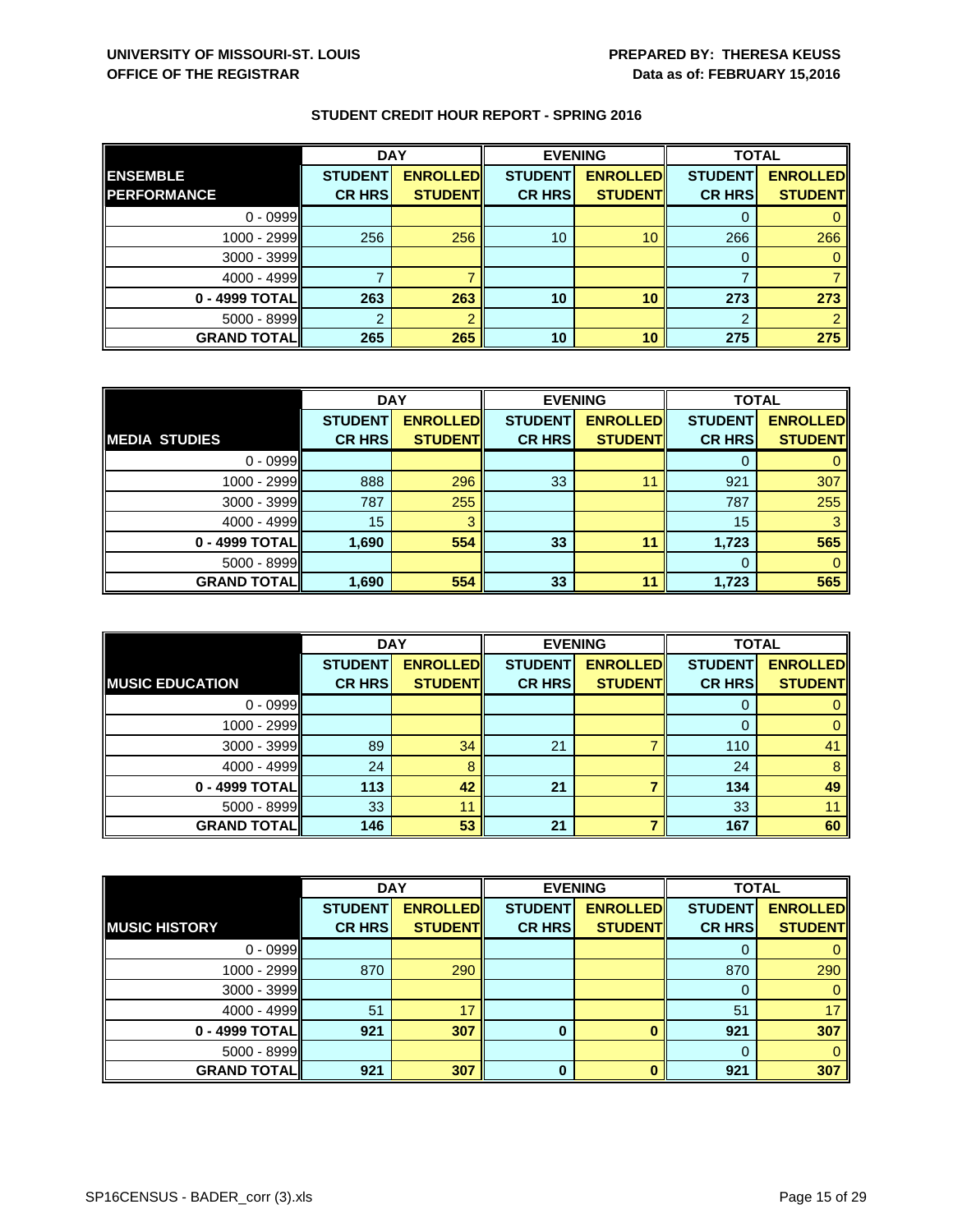|                    | <b>DAY</b>     |                 |                | <b>EVENING</b>  | <b>TOTAL</b>   |                 |
|--------------------|----------------|-----------------|----------------|-----------------|----------------|-----------------|
|                    | <b>STUDENT</b> | <b>ENROLLED</b> | <b>STUDENT</b> | <b>ENROLLED</b> | <b>STUDENT</b> | <b>ENROLLED</b> |
| <b>PEDAGOGY</b>    | <b>CR HRS</b>  | <b>STUDENT</b>  | <b>CR HRS</b>  | <b>STUDENT</b>  | <b>CR HRS</b>  | <b>STUDENT</b>  |
| $0 - 0999$         |                |                 |                |                 | U              |                 |
| $1000 - 2999$      | 28             | 14              |                |                 | 28             | 14              |
| $3000 - 3999$      |                |                 |                |                 | $\Omega$       |                 |
| $4000 - 4999$      |                |                 |                |                 | $\Omega$       |                 |
| $0 - 4999$ TOTAL   | 28             | 14              | 0              |                 | 28             | 14              |
| $5000 - 8999$      |                |                 |                |                 | $\Omega$       |                 |
| <b>GRAND TOTAL</b> | 28             | 14              | 0              |                 | 28             | 14              |

|                    | <b>DAY</b>     |                 |                | <b>EVENING</b>  |                | <b>TOTAL</b>    |  |
|--------------------|----------------|-----------------|----------------|-----------------|----------------|-----------------|--|
|                    | <b>STUDENT</b> | <b>ENROLLED</b> | <b>STUDENT</b> | <b>ENROLLED</b> | <b>STUDENT</b> | <b>ENROLLED</b> |  |
| <b>PRACTICUM</b>   | <b>CR HRS</b>  | <b>STUDENT</b>  | <b>CR HRS</b>  | <b>STUDENT</b>  | <b>CR HRS</b>  | <b>STUDENT</b>  |  |
| $0 - 0999$         |                |                 |                |                 |                |                 |  |
| $1000 - 2999$      | 121            | 85              |                |                 | 121            | 85              |  |
| $3000 - 3999$      | 16             | 9               |                |                 | 16             | $\overline{9}$  |  |
| 4000 - 4999        | 11             |                 |                |                 | 11             |                 |  |
| $0 - 4999$ TOTAL   | 148            | 98              | 0              |                 | 148            | 98              |  |
| $5000 - 8999$      |                |                 |                |                 | $\Omega$       | 0               |  |
| <b>GRAND TOTAL</b> | 148            | 98              | $\bf{0}$       | n               | 148            | 98              |  |

|                    | <b>DAY</b>     |                 |                | <b>EVENING</b>  | <b>TOTAL</b>   |                 |
|--------------------|----------------|-----------------|----------------|-----------------|----------------|-----------------|
|                    | <b>STUDENT</b> | <b>ENROLLED</b> | <b>STUDENT</b> | <b>ENROLLED</b> | <b>STUDENT</b> | <b>ENROLLED</b> |
| <b>STUDIO ART</b>  | <b>CR HRS</b>  | <b>STUDENT</b>  | <b>CR HRS</b>  | <b>STUDENT</b>  | <b>CR HRS</b>  | <b>STUDENT</b>  |
| $0 - 0999$         |                |                 |                |                 | O              |                 |
| 1000 - 2999        | 915            | 305             | 186            | 62              | 1,101          | 367             |
| $3000 - 3999$      | 186            | 62              | 48             | 16              | 234            | 78              |
| 4000 - 4999        | 90             | 30              |                |                 | 90             | 30              |
| 0 - 4999 TOTAL     | 1,191          | 397             | 234            | 78              | 1,425          | 475             |
| 5000 - 8999        |                |                 |                |                 | $\Omega$       | $\Omega$        |
| <b>GRAND TOTAL</b> | 1,191          | 397             | 234            | 78              | 1,425          | 475             |

|                    | <b>DAY</b>     |                 | <b>EVENING</b> |                 | <b>TOTAL</b>   |                 |
|--------------------|----------------|-----------------|----------------|-----------------|----------------|-----------------|
|                    | <b>STUDENT</b> | <b>ENROLLED</b> | <b>STUDENT</b> | <b>ENROLLED</b> | <b>STUDENT</b> | <b>ENROLLED</b> |
| <b>THEATRE</b>     | <b>CR HRS</b>  | <b>STUDENT</b>  | <b>CR HRS</b>  | <b>STUDENT</b>  | <b>CR HRS</b>  | <b>STUDENT</b>  |
| $0 - 0999$         |                |                 |                |                 |                | $\mathbf{0}$    |
| $1000 - 2999$      | 413            | 139             | 42             | 14              | 455            | 153             |
| $3000 - 3999$      | 88             | 30              |                |                 | 88             | 30              |
| 4000 - 4999        | 14             | 5               |                |                 | 14             | 5               |
| 0 - 4999 TOTAL     | 515            | 174             | 42             | 14              | 557            | 188             |
| $5000 - 8999$      |                |                 |                |                 | 0              | $\overline{0}$  |
| <b>GRAND TOTAL</b> | 515            | 174             | 42             | 14              | 557            | 188             |

|                                  | DAY<br><b>ENROLLED</b><br><b>STUDENTI</b> |                 | <b>EVENING</b> |                                   | <b>TOTAL</b>   |                |
|----------------------------------|-------------------------------------------|-----------------|----------------|-----------------------------------|----------------|----------------|
|                                  |                                           |                 |                | STUDENT ENROLLED STUDENT ENROLLED |                |                |
| <b>ITHEORY &amp; COMPOSITION</b> | <b>CR HRSI</b>                            | <b>STUDENTI</b> | <b>CR HRSI</b> | <b>STUDENT</b>                    | <b>CR HRSI</b> | <b>STUDENT</b> |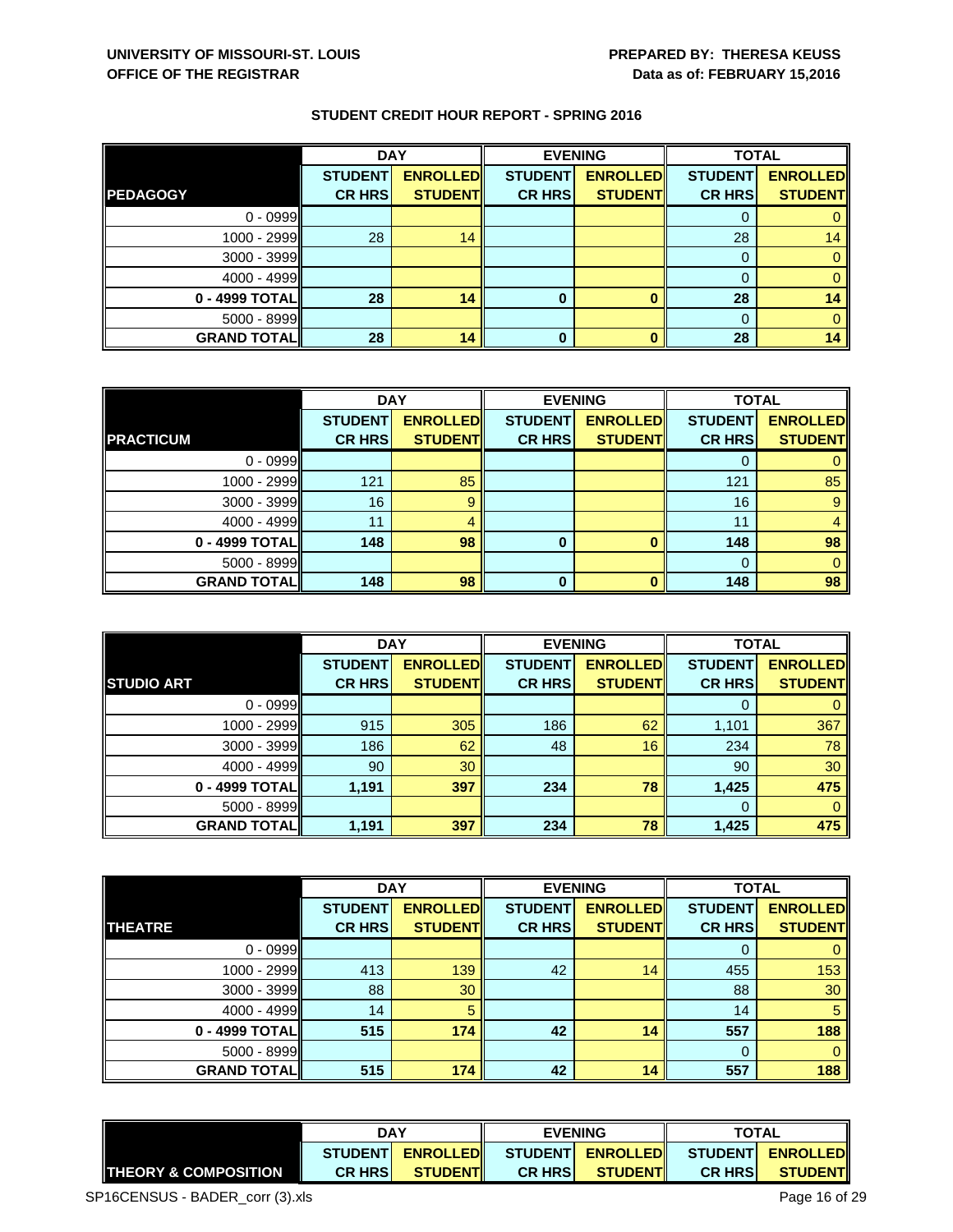| $0 - 0999$         |     |    |   |     |    |
|--------------------|-----|----|---|-----|----|
| $1000 - 2999$      | 119 | 59 |   | 119 | 59 |
| $3000 - 3999$      | 47  | 25 |   | 47  | 25 |
| 4000 - 4999        |     |    |   |     |    |
| $0 - 4999$ TOTAL   | 166 | 84 | υ | 166 | 84 |
| $5000 - 8999$      |     |    |   |     |    |
| <b>GRAND TOTAL</b> | 166 | 84 |   | 166 | 84 |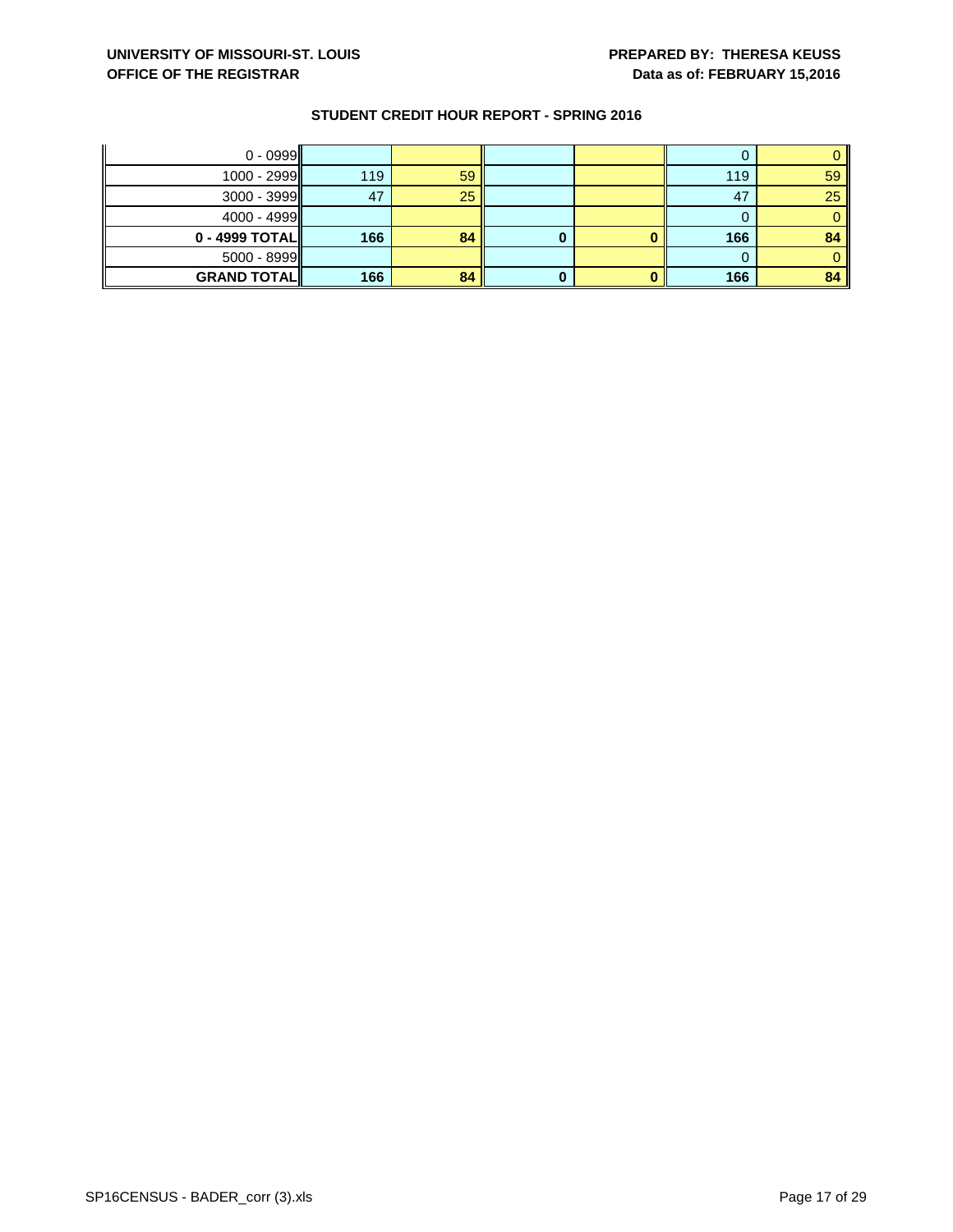|                    | <b>DAY</b>     |                 | <b>EVENING</b> |                 | <b>TOTAL</b>   |                 |
|--------------------|----------------|-----------------|----------------|-----------------|----------------|-----------------|
|                    | <b>STUDENT</b> | <b>ENROLLED</b> | <b>STUDENT</b> | <b>ENROLLED</b> | <b>STUDENT</b> | <b>ENROLLED</b> |
| <b>ACCOUNTING</b>  | <b>CR HRS</b>  | <b>STUDENT</b>  | <b>CR HRS</b>  | <b>STUDENT</b>  | <b>CR HRS</b>  | <b>STUDENT</b>  |
| $0 - 0999$         |                |                 |                |                 | 0              |                 |
| 1000 - 2999        | 1,068          | 356             | 204            | 68              | 1,272          | 424             |
| $3000 - 3999$      | 660            | 221             | 519            | 173             | 1,179          | 394             |
| $4000 - 4999$      |                |                 | 318            | 106             | 318            | 106             |
| 0 - 4999 TOTAL     | 1,728          | 577             | 1,041          | 347             | 2,769          | 924             |
| 5000-8999          | 289            | 97              |                |                 | 289            | 97              |
| <b>GRAND TOTAL</b> | 2,017          | 674             | 1,041          | 347             | 3,058          | 1,021           |

|                       | <b>DAY</b>     |                 | <b>EVENING</b> |                 | <b>TOTAL</b>   |                 |
|-----------------------|----------------|-----------------|----------------|-----------------|----------------|-----------------|
| <b>BUSINESS</b>       | <b>STUDENT</b> | <b>ENROLLED</b> | <b>STUDENT</b> | <b>ENROLLED</b> | <b>STUDENT</b> | <b>ENROLLED</b> |
| <b>ADMINISTRATION</b> | <b>CR HRS</b>  | <b>STUDENT</b>  | <b>CR HRS</b>  | <b>STUDENT</b>  | <b>CR HRS</b>  | <b>STUDENT</b>  |
| $0 - 0999$            |                |                 |                |                 |                |                 |
| $1000 - 2999$         | 747            | 249             | 72             | 24              | 819            | 273             |
| $3000 - 3999$         |                |                 |                |                 | 0              |                 |
| $4000 - 4999$         |                |                 |                |                 | $\Omega$       |                 |
| $0 - 4999$ TOTAL      | 747            | 249             | 72             | 24              | 819            | 273             |
| $5000 - 8999$         | 575            | 197             |                |                 | 575            | 197             |
| <b>GRAND TOTAL</b>    | 1,322          | 446             | 72             | 24              | 1,394          | 470             |

|                    | <b>DAY</b>     |                 |                | <b>EVENING</b>  | <b>TOTAL</b>   |                 |
|--------------------|----------------|-----------------|----------------|-----------------|----------------|-----------------|
|                    | <b>STUDENT</b> | <b>ENROLLED</b> | <b>STUDENT</b> | <b>ENROLLED</b> | <b>STUDENT</b> | <b>ENROLLED</b> |
| <b>FINANCE</b>     | <b>CR HRS</b>  | <b>STUDENT</b>  | <b>CR HRS</b>  | <b>STUDENT</b>  | <b>CR HRS</b>  | <b>STUDENT</b>  |
| $0 - 0999$         |                |                 |                |                 | 0              |                 |
| $1000 - 2999$      |                |                 |                |                 | $\Omega$       | $\mathbf{0}$    |
| $3000 - 3999$      | 1,733          | 593             | 16             | 16              | 1,749          | 609             |
| $4000 - 4999$      |                |                 |                |                 | 0              | $\Omega$        |
| 0 - 4999 TOTAL     | 1,733          | 593             | 16             | 16              | 1,749          | 609             |
| $5000 - 8999$      | 313            | 105             |                |                 | 313            | 105             |
| <b>GRAND TOTAL</b> | 2,046          | 698             | 16             | 16              | 2,062          | 714             |

|                    | <b>DAY</b>     |                 |                | <b>EVENING</b>  | <b>TOTAL</b>   |                 |
|--------------------|----------------|-----------------|----------------|-----------------|----------------|-----------------|
| <b>INFORMATION</b> | <b>STUDENT</b> | <b>ENROLLED</b> | <b>STUDENT</b> | <b>ENROLLED</b> | <b>STUDENT</b> | <b>ENROLLED</b> |
| <b>SYSTEMS</b>     | <b>CR HRS</b>  | <b>STUDENT</b>  | <b>CR HRS</b>  | <b>STUDENT</b>  | <b>CR HRS</b>  | <b>STUDENT</b>  |
| $0 - 0999$         |                |                 |                |                 |                |                 |
| 1000 - 2999        | 1,926          | 642             | 177            | 59              | 2,103          | 701             |
| $3000 - 3999$      | 183            | 61              | 378            | 126             | 561            | 187             |
| $4000 - 4999$      |                |                 | 69             | 23              | 69             | 23              |
| 0 - 4999 TOTAL     | 2,109          | 703             | 624            | 208             | 2,733          | 911             |
| $5000 - 8999$      | 856            | 286             |                |                 | 856            | 286             |
| <b>GRAND TOTAL</b> | 2,965          | 989             | 624            | 208             | 3,589          | 1,197           |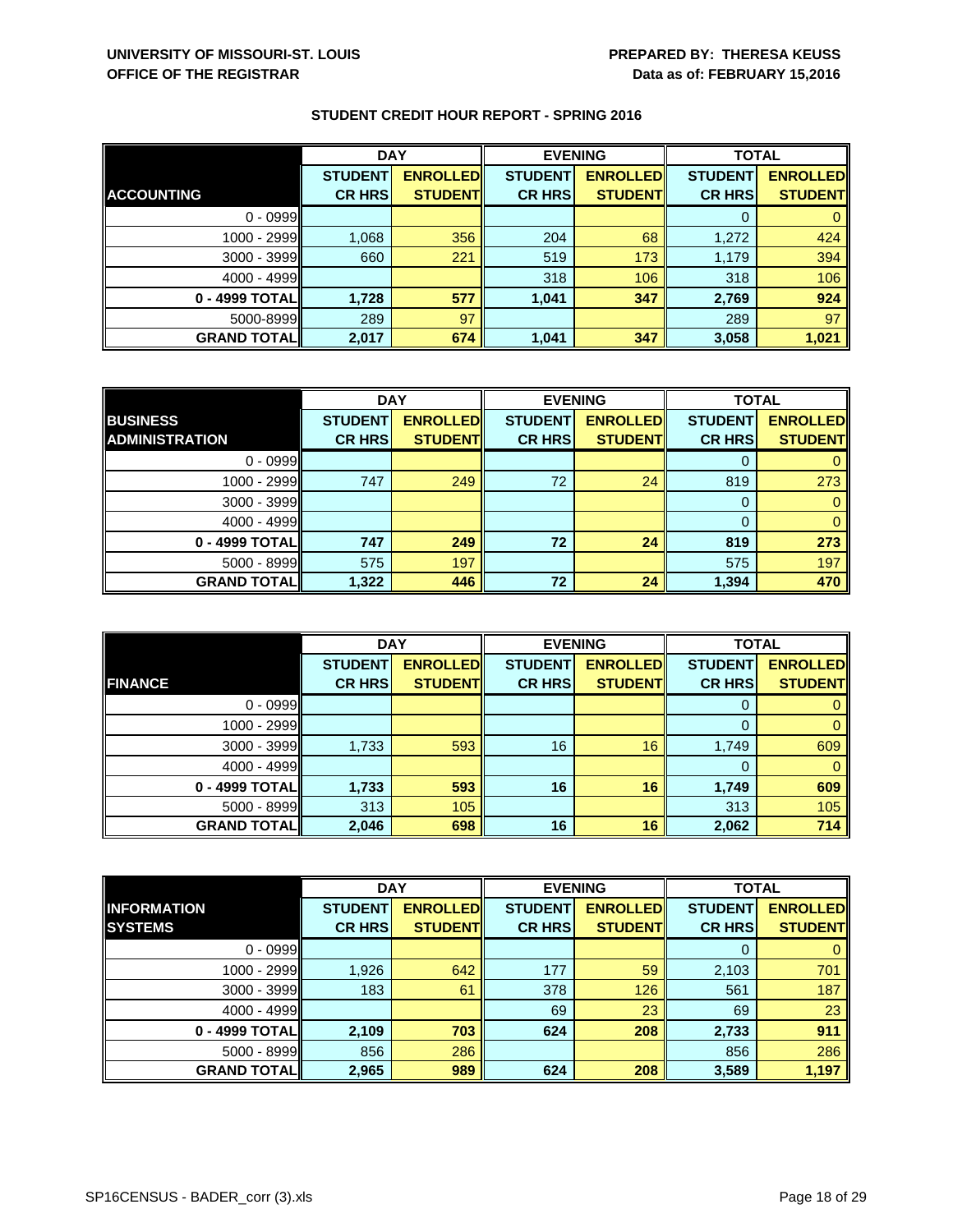| <b>LOGISTICS &amp;</b> | <b>DAY</b>     |                 | <b>EVENING</b> |                 | <b>TOTAL</b>   |                 |
|------------------------|----------------|-----------------|----------------|-----------------|----------------|-----------------|
| <b>OPERATIONS</b>      | <b>STUDENT</b> | <b>ENROLLED</b> | <b>STUDENT</b> | <b>ENROLLED</b> | <b>STUDENT</b> | <b>ENROLLED</b> |
| <b>MANAGEMENT</b>      | <b>CR HRS</b>  | <b>STUDENT</b>  | <b>CR HRS</b>  | <b>STUDENT</b>  | <b>CR HRS</b>  | <b>STUDENT</b>  |
| $0 - 0999$             |                |                 |                |                 |                |                 |
| 1000 - 2999            |                |                 |                |                 |                |                 |
| 3000 - 3999            | 1,299          | 433             | 270            | 90              | 1,569          | 523             |
| 4000 - 4999            | 117            | 39              |                |                 | 117            | 39              |
| 0 - 4999 TOTAL         | 1,416          | 472             | 270            | 90              | 1,686          | 562             |
| $5000 - 8999$          | 507            | 171             |                |                 | 507            | 171             |
| <b>GRAND TOTAL</b>     | 1,923          | 643             | 270            | 90              | 2,193          | 733             |

|                    | <b>DAY</b>     |                 | <b>EVENING</b> |                 | <b>TOTAL</b>   |                 |
|--------------------|----------------|-----------------|----------------|-----------------|----------------|-----------------|
|                    | <b>STUDENT</b> | <b>ENROLLED</b> | <b>STUDENT</b> | <b>ENROLLED</b> | <b>STUDENT</b> | <b>ENROLLED</b> |
| <b>MANAGEMENT</b>  | <b>CR HRS</b>  | <b>STUDENT</b>  | <b>CR HRS</b>  | <b>STUDENT</b>  | <b>CR HRS</b>  | <b>STUDENT</b>  |
| $0 - 0999$         |                |                 |                |                 |                |                 |
| $1000 - 2999$      |                |                 |                |                 |                |                 |
| $3000 - 3999$      | 1,614          | 538             | 321            | 107             | 1,935          | 645             |
| $4000 - 4999$      | 372            | 124             | 351            | 117             | 723            | 241             |
| $0 - 4999$ TOTAL   | 1,986          | 662             | 672            | 224             | 2,658          | 886             |
| $5000 - 8999$      | 252            | 84              |                |                 | 252            | 84              |
| <b>GRAND TOTAL</b> | 2,238          | 746             | 672            | 224             | 2,910          | 970             |

|                    | <b>DAY</b>     |                 |                | <b>EVENING</b>  | <b>TOTAL</b>   |                 |
|--------------------|----------------|-----------------|----------------|-----------------|----------------|-----------------|
| INTERNATIONAL      | <b>STUDENT</b> | <b>ENROLLED</b> | <b>STUDENT</b> | <b>ENROLLED</b> | <b>STUDENT</b> | <b>ENROLLED</b> |
| <b>BUSINESS</b>    | <b>CR HRS</b>  | <b>STUDENT</b>  | <b>CR HRS</b>  | <b>STUDENT</b>  | <b>CR HRS</b>  | <b>STUDENT</b>  |
| $0 - 0999$         |                |                 |                |                 | O              |                 |
| $1000 - 2999$      |                |                 |                |                 | 0              | 0               |
| $3000 - 3999$      | 390            | 130             |                |                 | 390            | 130             |
| $4000 - 4999$      |                |                 |                |                 | $\Omega$       |                 |
| 0 - 4999 TOTAL     | 390            | 130             | 0              |                 | 390            | 130             |
| $5000 - 8999$      | 6              |                 |                |                 | 6              |                 |
| <b>GRAND TOTAL</b> | 396            | 132             | 0              |                 | 396            | 132             |

|                    | <b>DAY</b>     |                 | <b>EVENING</b> |                 | <b>TOTAL</b>   |                 |
|--------------------|----------------|-----------------|----------------|-----------------|----------------|-----------------|
|                    | <b>STUDENT</b> | <b>ENROLLED</b> | <b>STUDENT</b> | <b>ENROLLED</b> | <b>STUDENT</b> | <b>ENROLLED</b> |
| <b>MARKETING</b>   | <b>CR HRS</b>  | <b>STUDENT</b>  | <b>CR HRS</b>  | <b>STUDENT</b>  | <b>CR HRS</b>  | <b>STUDENT</b>  |
| $0 - 0999$         |                |                 |                |                 |                |                 |
| 1000 - 2999        |                |                 |                |                 | $\Omega$       | $\Omega$        |
| $3000 - 3999$      | 2,199          | 735             | 96             | 32              | 2,295          | 767             |
| $4000 - 4999$      | 105            | 35              | 54             | 18              | 159            | 53              |
| 0 - 4999 TOTAL     | 2,304          | 770             | 150            | 50              | 2,454          | 820             |
| $5000 - 8999$      | 321            | 107             |                |                 | 321            | 107             |
| <b>GRAND TOTAL</b> | 2,625          | 877             | 150            | 50              | 2,775          | 927             |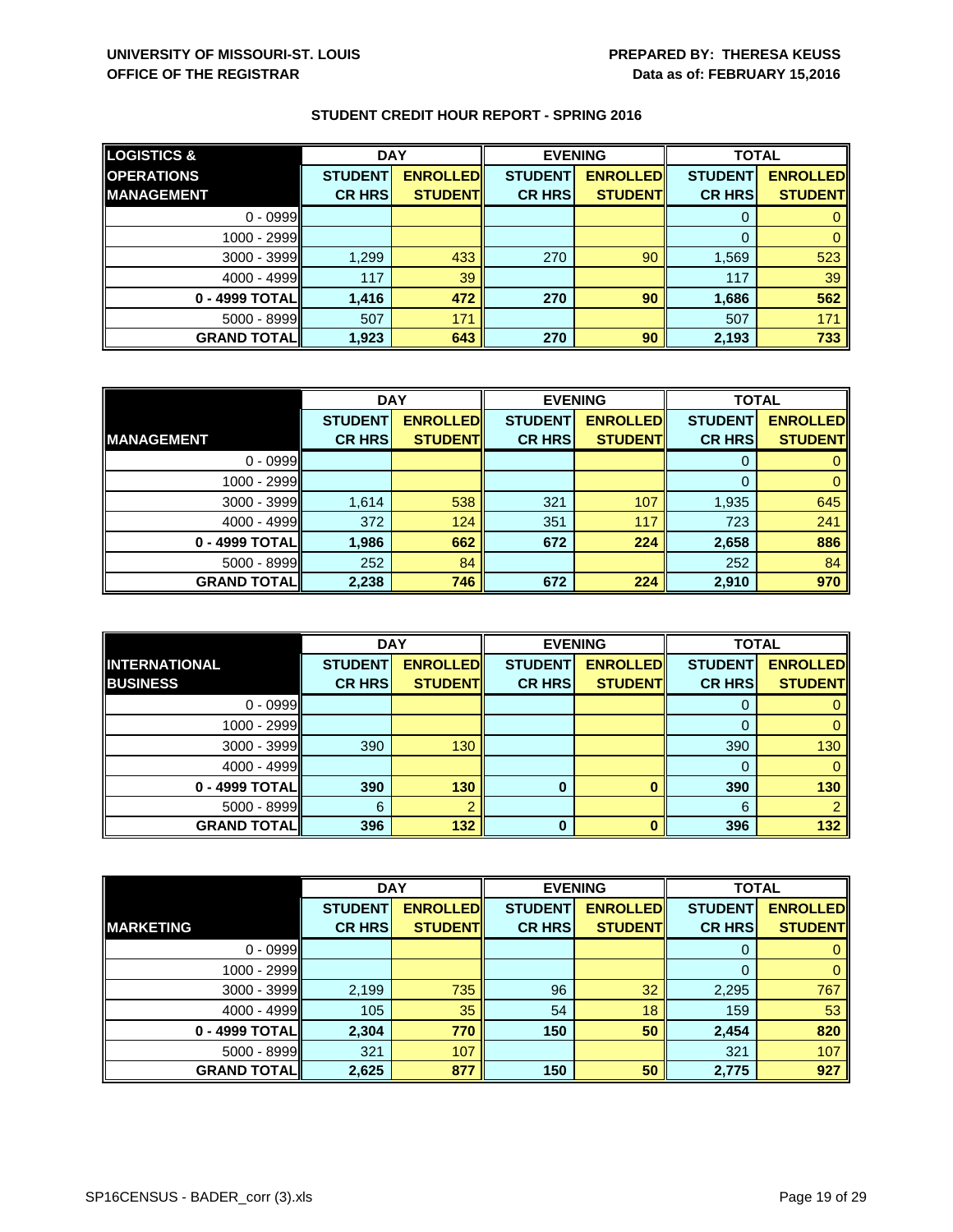|                    | <b>DAY</b>     |                 |                | <b>EVENING</b>  |                | <b>TOTAL</b>    |  |
|--------------------|----------------|-----------------|----------------|-----------------|----------------|-----------------|--|
| <b>ADULT</b>       | <b>STUDENT</b> | <b>ENROLLED</b> | <b>STUDENT</b> | <b>ENROLLED</b> | <b>STUDENT</b> | <b>ENROLLED</b> |  |
| <b>EDUCATION</b>   | <b>CR HRS</b>  | <b>STUDENT</b>  | <b>CR HRS</b>  | <b>STUDENT</b>  | <b>CR HRS</b>  | <b>STUDENT</b>  |  |
| $0 - 0999$         |                |                 |                |                 |                |                 |  |
| $1000 - 2999$      |                |                 |                |                 |                |                 |  |
| $3000 - 3999$      |                |                 |                |                 |                |                 |  |
| $4000 - 4999$      | 6              |                 |                |                 | 6              |                 |  |
| $0 - 4999$ TOTAL   |                |                 | 0              |                 |                |                 |  |
| $5000 - 8999$      | 144            | 48              |                |                 | 144            | 48              |  |
| <b>GRAND TOTAL</b> | 150            | 50              | 0              |                 | 150            | 50              |  |

|                    |                | <b>DAY</b><br><b>EVENING</b> |                |                 | <b>TOTAL</b>   |                 |
|--------------------|----------------|------------------------------|----------------|-----------------|----------------|-----------------|
| <b>COUNSELOR</b>   | <b>STUDENT</b> | <b>ENROLLED</b>              | <b>STUDENT</b> | <b>ENROLLED</b> | <b>STUDENT</b> | <b>ENROLLED</b> |
| <b>EDUCATION</b>   | <b>CR HRS</b>  | <b>STUDENT</b>               | <b>CR HRS</b>  | <b>STUDENT</b>  | <b>CR HRS</b>  | <b>STUDENT</b>  |
| $0 - 0999$         |                |                              |                |                 |                |                 |
| $1000 - 2999$      | 24             |                              |                |                 | 24             | 8               |
| $3000 - 3999$      |                |                              |                |                 | O              |                 |
| 4000 - 4999        |                |                              |                |                 |                |                 |
| $0 - 4999$ TOTAL   | 24             | 8                            | 0              |                 | 24             | 8               |
| $5000 - 8999$      | 1,154          | 386                          |                |                 | 1,154          | 386             |
| <b>GRAND TOTAL</b> | 1,178          | 394                          | 0              |                 | 1,178          | 394             |

|                        | <b>DAY</b>     |                 |                | <b>EVENING</b>  | <b>TOTAL</b>   |                 |
|------------------------|----------------|-----------------|----------------|-----------------|----------------|-----------------|
| <b>EARLY CHILDHOOD</b> | <b>STUDENT</b> | <b>ENROLLED</b> | <b>STUDENT</b> | <b>ENROLLED</b> | <b>STUDENT</b> | <b>ENROLLED</b> |
| <b>EDUCATION</b>       | <b>CR HRS</b>  | <b>STUDENT</b>  | <b>CR HRS</b>  | <b>STUDENT</b>  | <b>CR HRS</b>  | <b>STUDENT</b>  |
| $0 - 0999$             |                |                 |                |                 | 0              |                 |
| 1000 - 2999            |                |                 |                |                 | 0              | 0               |
| $3000 - 3999$          | 87             | 44              | 54             | 18              | 141            | 62              |
| $4000 - 4999$          | 207            | 42              |                |                 | 207            | 42              |
| 0 - 4999 TOTAL         | 294            | 86              | 54             | 18              | 348            | 104             |
| $5000 - 8999$          | 149            | 55              |                |                 | 149            | 55              |
| <b>GRAND TOTAL</b>     | 443            | 141             | 54             | 18              | 497            | 159             |

|                    | <b>DAY</b>     |                 | <b>EVENING</b> |                 | <b>TOTAL</b>   |                 |
|--------------------|----------------|-----------------|----------------|-----------------|----------------|-----------------|
|                    | <b>STUDENT</b> | <b>ENROLLED</b> | <b>STUDENT</b> | <b>ENROLLED</b> | <b>STUDENT</b> | <b>ENROLLED</b> |
| <b>EDUCATION</b>   | <b>CR HRS</b>  | <b>STUDENT</b>  | <b>CR HRS</b>  | <b>STUDENT</b>  | <b>CR HRS</b>  | <b>STUDENT</b>  |
| $0 - 0999$         |                |                 |                |                 |                |                 |
| 1000 - 2999        | 286            | 96              | 60             | 20              | 346            | 116             |
| 3000 - 3999        | 27             | 9               |                |                 | 27             | 9               |
| 4000 - 4999        | 207            | 37              |                |                 | 207            | 37              |
| $0 - 4999$ TOTAL   | 520            | 142             | 60             | 20              | 580            | 162             |
| 5000 - 8999        | 632            | 325             |                |                 | 632            | 325             |
| <b>GRAND TOTAL</b> | 1,152          | 467             | 60             | 20              | 1,212          | 487             |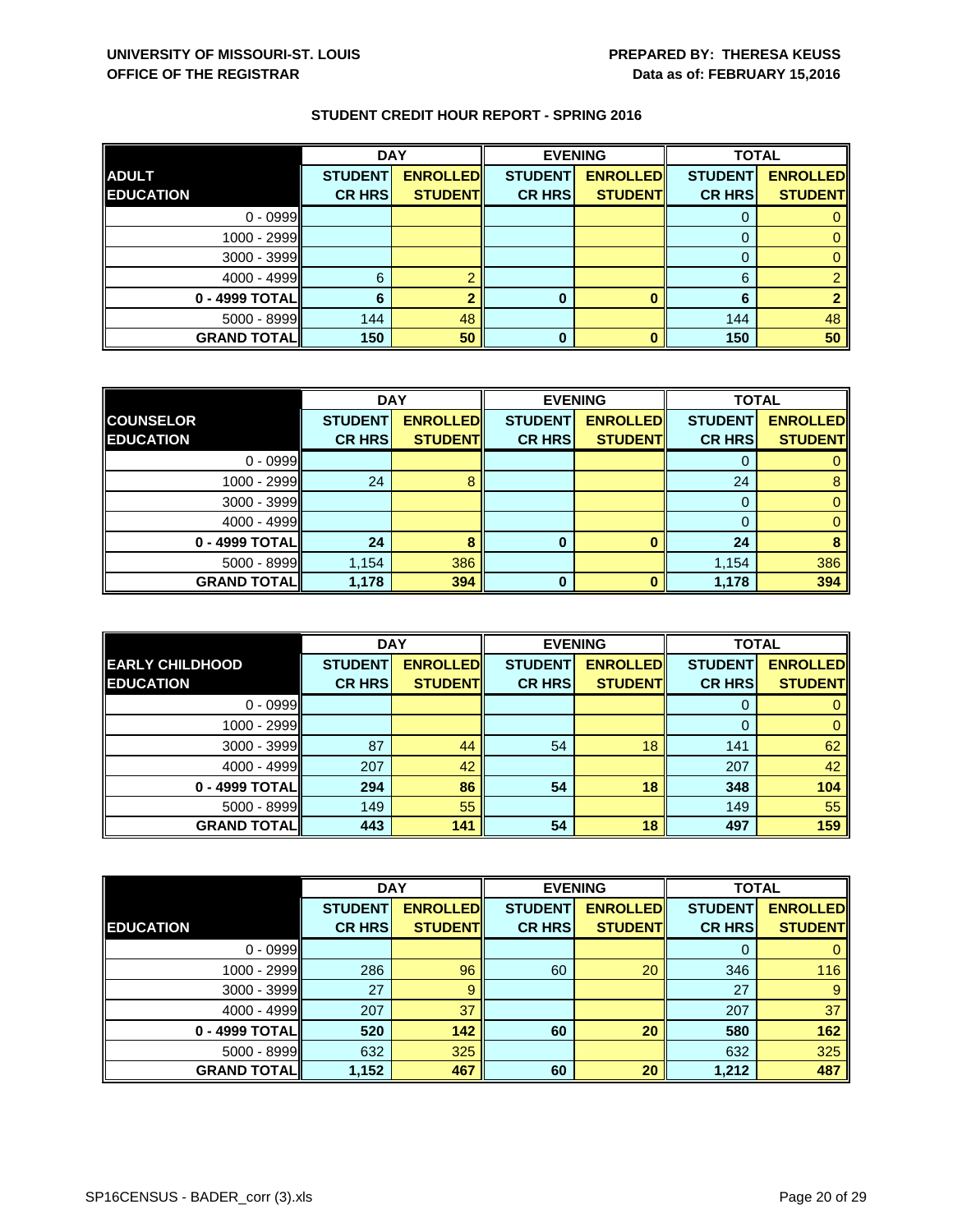|                       | <b>DAY</b>     |                 |                | <b>EVENING</b>  |                | <b>TOTAL</b>    |  |
|-----------------------|----------------|-----------------|----------------|-----------------|----------------|-----------------|--|
| <b>EDUCATIONAL</b>    | <b>STUDENT</b> | <b>ENROLLED</b> | <b>STUDENT</b> | <b>ENROLLED</b> | <b>STUDENT</b> | <b>ENROLLED</b> |  |
| <b>ADMINISTRATION</b> | <b>CR HRS</b>  | <b>STUDENT</b>  | <b>CR HRS</b>  | <b>STUDENT</b>  | <b>CR HRS</b>  | <b>STUDENT</b>  |  |
| $0 - 0999$            |                |                 |                |                 |                |                 |  |
| $1000 - 2999$         |                |                 |                |                 |                |                 |  |
| $3000 - 3999$         |                |                 |                |                 |                |                 |  |
| $4000 - 4999$         |                |                 |                |                 |                |                 |  |
| $0 - 4999$ TOTAL      |                |                 | 0              |                 |                |                 |  |
| $5000 - 8999$         | 290            | 97              |                |                 | 290            | 97              |  |
| <b>GRAND TOTAL</b>    | 290            | 97              | 0              |                 | 290            | 97              |  |

|                    | <b>DAY</b>     |                 | <b>EVENING</b> |                 | <b>TOTAL</b>   |                 |
|--------------------|----------------|-----------------|----------------|-----------------|----------------|-----------------|
| <b>EDUCATIONAL</b> | <b>STUDENT</b> | <b>ENROLLED</b> | <b>STUDENT</b> | <b>ENROLLED</b> | <b>STUDENT</b> | <b>ENROLLED</b> |
| <b>FOUNDATIONS</b> | <b>CR HRS</b>  | <b>STUDENT</b>  | <b>CR HRS</b>  | <b>STUDENT</b>  | <b>CR HRS</b>  | <b>STUDENT</b>  |
| $0 - 0999$         |                |                 |                |                 |                |                 |
| $1000 - 2999$      |                |                 |                |                 |                |                 |
| $3000 - 3999$      |                |                 |                |                 | O              |                 |
| $4000 - 4999$      |                |                 | 18             | ี               | 18             | 6               |
| 0 - 4999 TOTAL     | 0              |                 | 18             | 6               | 18             | 6               |
| $5000 - 8999$      | 27             | 9               |                |                 | 27             | 9               |
| <b>GRAND TOTAL</b> | 27             | 9               | 18             | 6               | 45             | 15              |

|                    | <b>DAY</b>     |                 |                | <b>EVENING</b>  | <b>TOTAL</b>   |                 |
|--------------------|----------------|-----------------|----------------|-----------------|----------------|-----------------|
| <b>EDUCATIONAL</b> | <b>STUDENT</b> | <b>ENROLLED</b> | <b>STUDENT</b> | <b>ENROLLED</b> | <b>STUDENT</b> | <b>ENROLLED</b> |
| <b>PSYCHOLOGY</b>  | <b>CR HRS</b>  | <b>STUDENT</b>  | <b>CR HRS</b>  | <b>STUDENT</b>  | <b>CR HRS</b>  | <b>STUDENT</b>  |
| $0 - 0999$         |                |                 |                |                 |                |                 |
| 1000 - 2999        | 75             | 25              | 42             | 14              | 117            | 39              |
| $3000 - 3999$      | 114            | 38              | 75             | 25              | 189            | 63              |
| $4000 - 4999$      |                |                 |                |                 | 0              | 0               |
| 0 - 4999 TOTAL     | 189            | 63              | 117            | 39              | 306            | 102             |
| $5000 - 8999$      | 614            | 216             |                |                 | 614            | 216             |
| <b>GRAND TOTAL</b> | 803            | 279             | 117            | 39              | 920            | 318             |

|                    | <b>DAY</b>     |                 |                | <b>EVENING</b>  | <b>TOTAL</b>   |                 |
|--------------------|----------------|-----------------|----------------|-----------------|----------------|-----------------|
| <b>EDUCATIONAL</b> | <b>STUDENT</b> | <b>ENROLLED</b> | <b>STUDENT</b> | <b>ENROLLED</b> | <b>STUDENT</b> | <b>ENROLLED</b> |
| <b>RESEARCH</b>    | <b>CR HRS</b>  | <b>STUDENT</b>  | <b>CR HRS</b>  | <b>STUDENT</b>  | <b>CR HRS</b>  | <b>STUDENT</b>  |
| $0 - 0999$         |                |                 |                |                 |                |                 |
| 1000 - 2999        |                |                 |                |                 | O              |                 |
| $3000 - 3999$      |                |                 |                |                 | O              |                 |
| $4000 - 4999$      |                |                 |                |                 |                |                 |
| $0 - 4999$ TOTAL   |                |                 | 0              |                 | 0              |                 |
| $5000 - 8999$      | 396            | 131             |                |                 | 396            | 131             |
| <b>GRAND TOTAL</b> | 396            | 131             | O              |                 | 396            | 131             |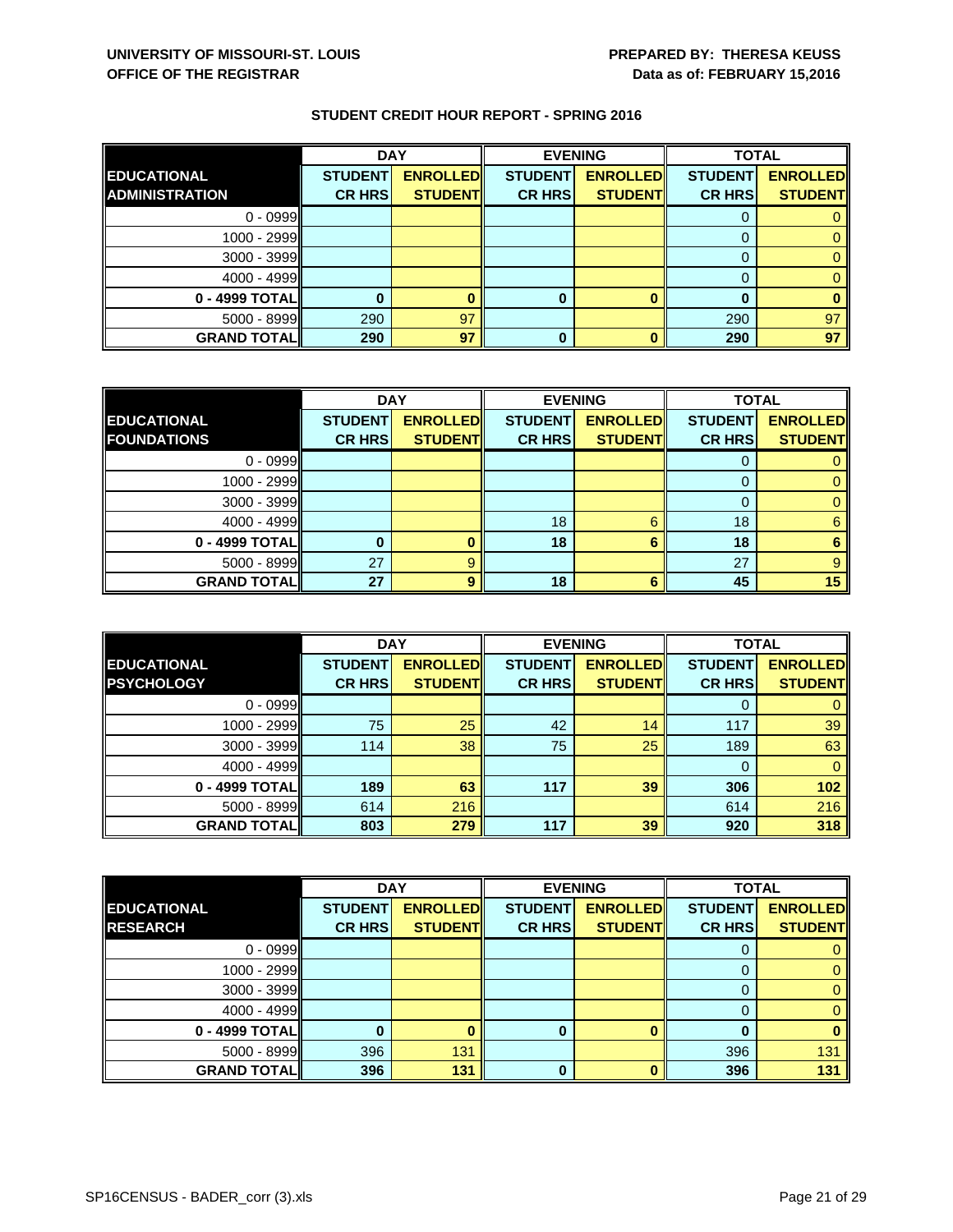|                    | <b>DAY</b>     |                 |                | <b>EVENING</b>  | <b>TOTAL</b>   |                 |
|--------------------|----------------|-----------------|----------------|-----------------|----------------|-----------------|
| <b>EDUCATIONAL</b> | <b>STUDENT</b> | <b>ENROLLED</b> | <b>STUDENT</b> | <b>ENROLLED</b> | <b>STUDENT</b> | <b>ENROLLED</b> |
| <b>TECHNOLOGY</b>  | <b>CR HRS</b>  | <b>STUDENT</b>  | <b>CR HRS</b>  | <b>STUDENT</b>  | <b>CR HRS</b>  | <b>STUDENT</b>  |
| $0 - 0999$         |                |                 |                |                 |                |                 |
| 1000 - 2999        |                |                 |                |                 |                |                 |
| $3000 - 3999$      | 37             | 37              |                |                 | 37             | 37              |
| $4000 - 4999$      |                |                 |                |                 |                |                 |
| 0 - 4999 TOTAL     | 37             | 37              | 0              |                 | 37             | 37              |
| $5000 - 8999$      | 69             | 23              |                |                 | 69             | 23              |
| <b>GRAND TOTAL</b> | 106            | 60              | 0              |                 | 106            | 60              |

|                    | <b>DAY</b>     |                 | <b>EVENING</b> |                 | <b>TOTAL</b>   |                 |
|--------------------|----------------|-----------------|----------------|-----------------|----------------|-----------------|
| ELEMENTARY         | <b>STUDENT</b> | <b>ENROLLED</b> | <b>STUDENT</b> | <b>ENROLLED</b> | <b>STUDENT</b> | <b>ENROLLED</b> |
| <b>EDUCATION</b>   | <b>CR HRS</b>  | <b>STUDENT</b>  | <b>CR HRS</b>  | <b>STUDENT</b>  | <b>CR HRS</b>  | <b>STUDENT</b>  |
| $0 - 0999$         |                |                 |                |                 |                |                 |
| $1000 - 2999$      |                |                 |                |                 |                |                 |
| $3000 - 3999$      | 297            | 95              | 84             | 28              | 381            | 123             |
| $4000 - 4999$      | 1,482          | 290             | 54             | 18              | 1,536          | 308             |
| $0 - 4999$ TOTAL   | 1,779          | 385             | 138            | 46              | 1,917          | 431             |
| $5000 - 8999$      | 367            | 134             |                |                 | 367            | 134             |
| <b>GRAND TOTAL</b> | 2,146          | 519             | 138            | 46              | 2,284          | 565             |

|                             | <b>DAY</b>     |                 |                | <b>EVENING</b>  | <b>TOTAL</b>   |                 |
|-----------------------------|----------------|-----------------|----------------|-----------------|----------------|-----------------|
|                             | <b>STUDENT</b> | <b>ENROLLED</b> | <b>STUDENT</b> | <b>ENROLLED</b> | <b>STUDENT</b> | <b>ENROLLED</b> |
| <b>HEALTH &amp; PHYS ED</b> | <b>CR HRS</b>  | <b>STUDENT</b>  | <b>CR HRS</b>  | <b>STUDENT</b>  | <b>CR HRS</b>  | <b>STUDENT</b>  |
| $0 - 0999$                  |                |                 |                |                 | U              |                 |
| $1000 - 2999$               |                |                 |                |                 |                |                 |
| $3000 - 3999$               |                |                 |                |                 | O              |                 |
| $4000 - 4999$               |                |                 |                |                 | O              |                 |
| 0 - 4999 TOTAL              |                |                 | 0              |                 |                |                 |
| $5000 - 8999$               |                |                 |                |                 | 0              |                 |
| <b>GRAND TOTAL</b>          |                |                 | 0              |                 |                |                 |

|                         | <b>DAY</b>     |                 |                | <b>EVENING</b>  | <b>TOTAL</b>   |                 |
|-------------------------|----------------|-----------------|----------------|-----------------|----------------|-----------------|
|                         | <b>STUDENT</b> | <b>ENROLLED</b> | <b>STUDENT</b> | <b>ENROLLED</b> | <b>STUDENT</b> | <b>ENROLLED</b> |
| <b>HIGHER EDUCATION</b> | <b>CR HRS</b>  | <b>STUDENT</b>  | <b>CR HRS</b>  | <b>STUDENT</b>  | <b>CR HRS</b>  | <b>STUDENT</b>  |
| $0 - 0999$              |                |                 |                |                 |                |                 |
| $1000 - 2999$           |                |                 |                |                 |                | 0               |
| $3000 - 3999$           |                |                 |                |                 | $\cup$         | 0               |
| $4000 - 4999$           |                |                 |                |                 | 0              | $\overline{0}$  |
| 0 - 4999 TOTAL          |                | 0               | 0              |                 | 0              | $\bf{0}$        |
| $5000 - 8999$           | 294            | 98              |                |                 | 294            | 98              |
| <b>GRAND TOTAL</b>      | 294            | 98              | 0              |                 | 294            | 98              |

|                          | <b>DAY</b><br><b>STUDENTI</b><br><b>ENROLLED</b> |                 | <b>EVENING</b> |                  | <b>TOTAL</b>   |                  |
|--------------------------|--------------------------------------------------|-----------------|----------------|------------------|----------------|------------------|
|                          |                                                  |                 |                | STUDENT ENROLLED |                | STUDENT ENROLLED |
| <b>IMIDDLE EDUCATION</b> | <b>CR HRSI</b>                                   | <b>STUDENTI</b> | <b>CR HRSI</b> | <b>STUDENTI</b>  | <b>CR HRSI</b> | <b>STUDENT</b>   |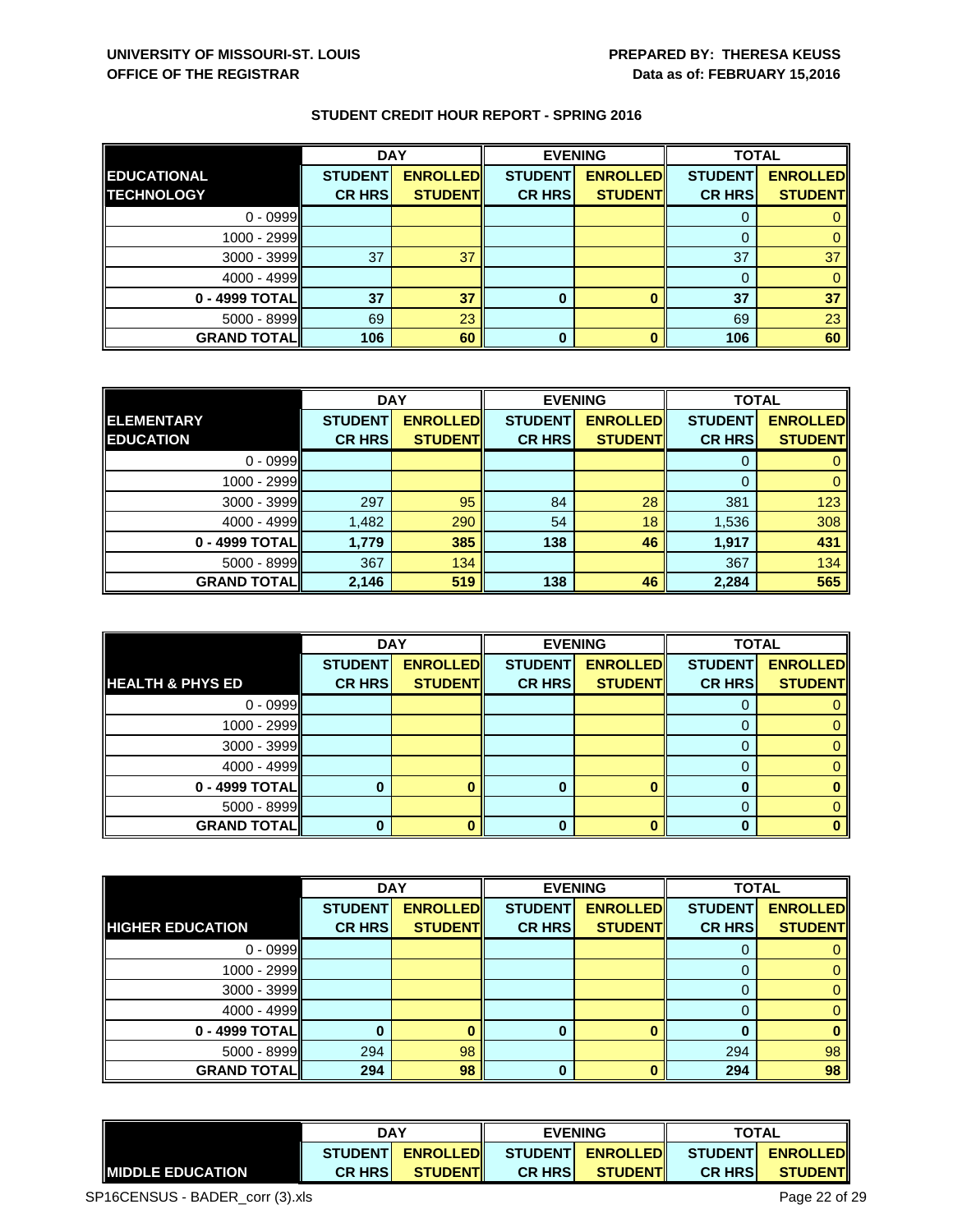| $0 - 0999$         |     |    |   |     |    |
|--------------------|-----|----|---|-----|----|
| $1000 - 2999$      |     |    |   |     |    |
| $3000 - 3999$      |     |    |   |     |    |
| $4000 - 4999$      | 240 | 35 |   | 240 | 35 |
| $0 - 4999$ TOTAL   | 240 | 35 | U | 240 | 35 |
| $5000 - 8999$      |     |    |   |     |    |
| <b>GRAND TOTAL</b> | 240 | 35 |   | 240 | 35 |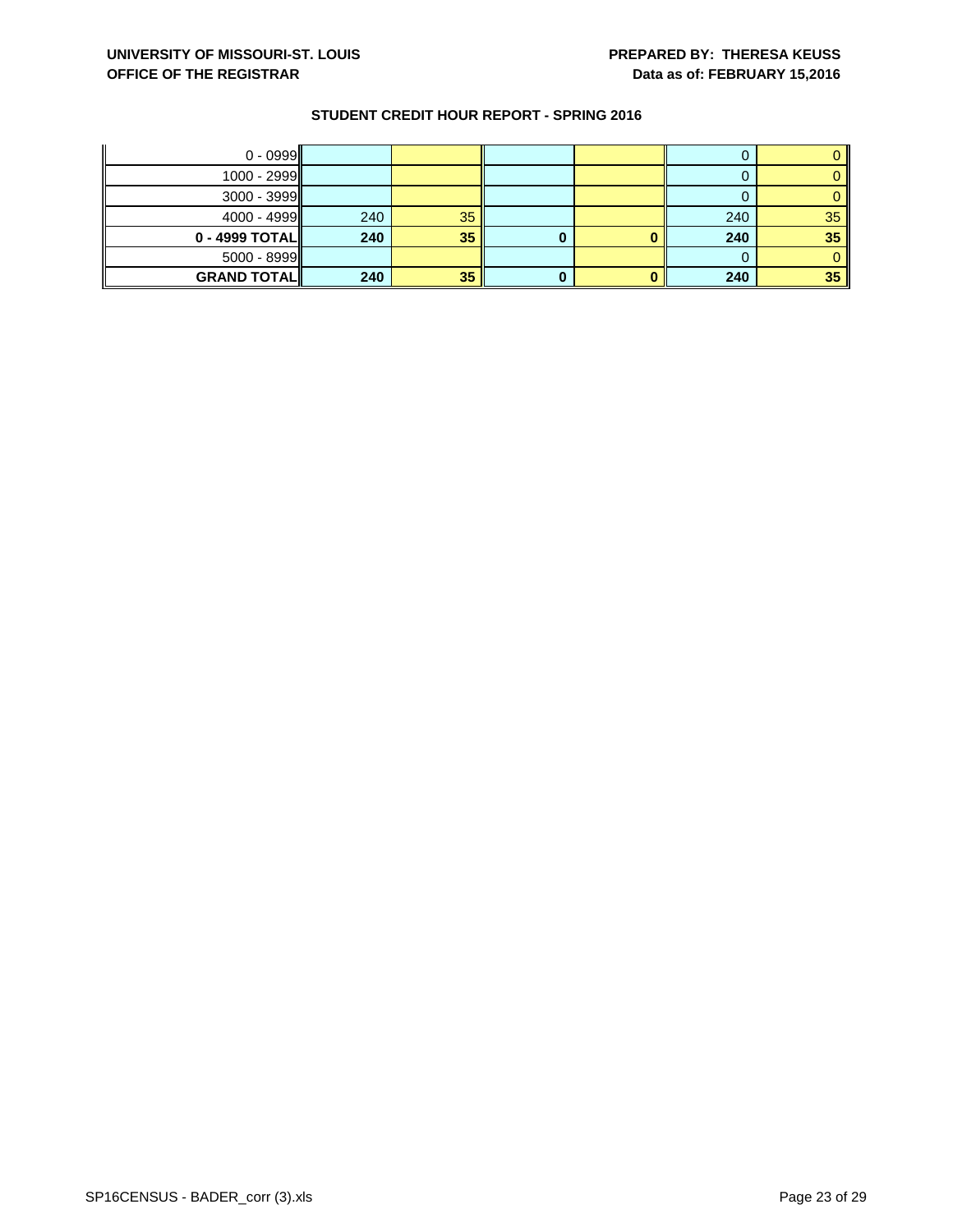|                    | <b>DAY</b>     |                 |                | <b>EVENING</b>  | <b>TOTAL</b>   |                 |
|--------------------|----------------|-----------------|----------------|-----------------|----------------|-----------------|
| <b>PHYSICAL</b>    | <b>STUDENT</b> | <b>ENROLLED</b> | <b>STUDENT</b> | <b>ENROLLED</b> | <b>STUDENT</b> | <b>ENROLLED</b> |
| <b>EDUCATION</b>   | <b>CR HRS</b>  | <b>STUDENT</b>  | <b>CR HRS</b>  | <b>STUDENT</b>  | <b>CR HRS</b>  | <b>STUDENT</b>  |
| $0 - 0999$         |                |                 |                |                 |                |                 |
| $1000 - 2999$      | 68             | 44              |                |                 | 68             | 44              |
| $3000 - 3999$      | 472            | 135             |                |                 | 472            | 135             |
| $4000 - 4999$      | 182            | 35              |                |                 | 182            | 35              |
| $0 - 4999$ TOTAL   | 722            | 214             | 0              |                 | 722            | 214             |
| $5000 - 8999$      | 3              |                 |                |                 | 3              |                 |
| <b>GRAND TOTAL</b> | 725            | 215             | 0              |                 | 725            | 215             |

|                    | <b>DAY</b>     |                 | <b>EVENING</b> |                 | <b>TOTAL</b>   |                 |
|--------------------|----------------|-----------------|----------------|-----------------|----------------|-----------------|
| <b>SECONDARY</b>   | <b>STUDENT</b> | <b>ENROLLED</b> | <b>STUDENT</b> | <b>ENROLLED</b> | <b>STUDENT</b> | <b>ENROLLED</b> |
| <b>EDUCATION</b>   | <b>CR HRS</b>  | <b>STUDENT</b>  | <b>CR HRS</b>  | <b>STUDENT</b>  | <b>CR HRS</b>  | <b>STUDENT</b>  |
| $0 - 0999$         |                |                 |                |                 |                |                 |
| $1000 - 2999$      |                |                 |                |                 |                |                 |
| $3000 - 3999$      |                |                 |                |                 |                |                 |
| $4000 - 4999$      | 801            | 153             | 6              | ◠               | 807            | 156             |
| 0 - 4999 TOTAL     | 801            | 153             | 6              |                 | 807            | 156             |
| $5000 - 8999$      | 287            | 55              |                |                 | 287            | 55              |
| <b>GRAND TOTAL</b> | 1,088          | 208             | 6              |                 | 1,094          | 211             |

|                    | <b>DAY</b>     |                 |                | <b>EVENING</b>  | <b>TOTAL</b>   |                 |
|--------------------|----------------|-----------------|----------------|-----------------|----------------|-----------------|
| <b>SPECIAL</b>     | <b>STUDENT</b> | <b>ENROLLED</b> | <b>STUDENT</b> | <b>ENROLLED</b> | <b>STUDENT</b> | <b>ENROLLED</b> |
| <b>EDUCATION</b>   | <b>CR HRS</b>  | <b>STUDENT</b>  | <b>CR HRS</b>  | <b>STUDENT</b>  | <b>CR HRS</b>  | <b>STUDENT</b>  |
| $0 - 0999$         |                |                 |                |                 | 0              |                 |
| $1000 - 2999$      |                |                 |                |                 | $\Omega$       | $\mathbf 0$     |
| $3000 - 3999$      | 405            | 135             | 133            | 44              | 538            | 179             |
| $4000 - 4999$      | 519            | 163             | 132            | 44              | 651            | 207             |
| 0 - 4999 TOTAL     | 924            | 298             | 265            | 88              | 1,189          | 386             |
| $5000 - 8999$      | 363            | 121             |                |                 | 363            | 121             |
| <b>GRAND TOTAL</b> | 1,287          | 419             | 265            | 88              | 1,552          | 507             |

|                    | <b>DAY</b>     |                 |                | <b>EVENING</b>  | <b>TOTAL</b>   |                 |
|--------------------|----------------|-----------------|----------------|-----------------|----------------|-----------------|
| <b>TEACHER</b>     | <b>STUDENT</b> | <b>ENROLLED</b> | <b>STUDENT</b> | <b>ENROLLED</b> | <b>STUDENT</b> | <b>ENROLLED</b> |
| <b>EDUCATION</b>   | <b>CR HRS</b>  | <b>STUDENT</b>  | <b>CR HRS</b>  | <b>STUDENT</b>  | <b>CR HRS</b>  | <b>STUDENT</b>  |
| $0 - 0999$         |                |                 |                |                 |                |                 |
| $1000 - 2999$      | 123            | 41              |                |                 | 123            | 41              |
| $3000 - 3999$      | 229            | 81              | 106            | 40              | 335            | 121             |
| 4000 - 4999        | 54             | 18              | 48             | 16              | 102            | 34              |
| $0 - 4999$ TOTAL   | 406            | 140             | 154            | 56              | 560            | 196             |
| 5000 - 8999        | 854            | 288             |                |                 | 854            | 288             |
| <b>GRAND TOTAL</b> | 1,260          | 428             | 154            | 56              | 1,414          | 484             |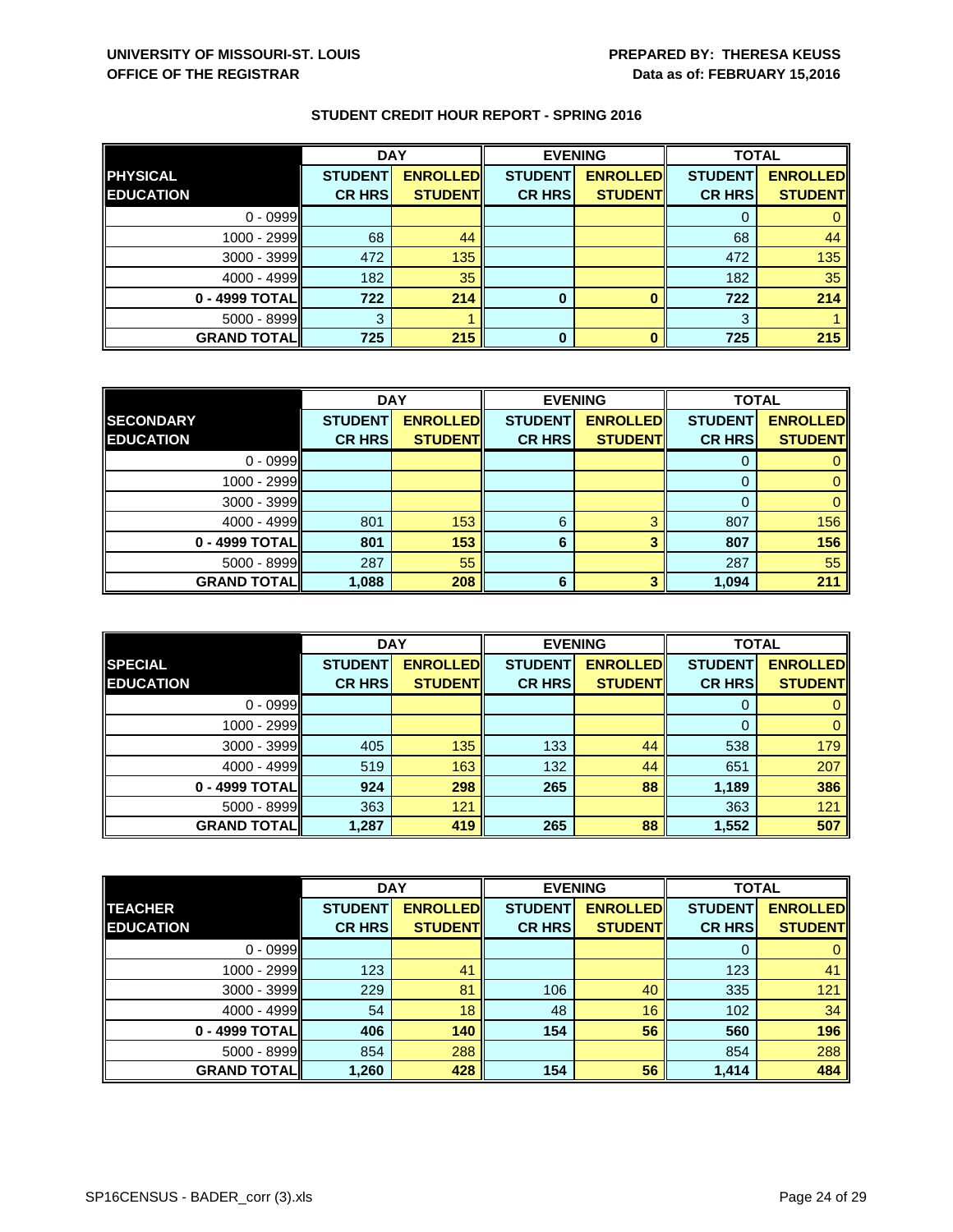|                           | <b>DAY</b>     |                 |                | <b>EVENING</b>  | <b>TOTAL</b>   |                 |
|---------------------------|----------------|-----------------|----------------|-----------------|----------------|-----------------|
| <b>TOTAL COLLEGE OF</b>   | <b>STUDENT</b> | <b>ENROLLED</b> | <b>STUDENT</b> | <b>ENROLLED</b> | <b>STUDENT</b> | <b>ENROLLED</b> |
| <b>ARTS &amp; SCIENCE</b> | <b>CR HRS</b>  | <b>STUDENT</b>  | <b>CR HRS</b>  | <b>STUDENT</b>  | <b>CR HRS</b>  | <b>STUDENT</b>  |
| $0 - 0999$                | 39             | 13              | 0              |                 | 39             | 13 <sup>°</sup> |
| 1000 - 2999               | 29,521         | 9,303           | 3,183          | 932             | 32,704         | 10,235          |
| $3000 - 3999$             | 7,808          | 2,658           | 604            | 204             | 8,412          | 2,862           |
| $4000 - 4999$             | 5,664          | 1,995           | 962            | 313             | 6,626          | 2,308           |
| $0 - 4999$ TOTAL          | 43,032         | 13,969          | 4,749          | 1,449           | 47,781         | 15,418          |
| $5000 - 8999$             | 3,665          | 1,371           | 0              |                 | 3,665          | 1,371           |
| <b>GRAND TOTAL</b>        | 46,697         | 15,340          | 4,749          | 1,449           | 51,446         | 16,789          |

|                                | <b>DAY</b>     |                 | <b>EVENING</b> |                 | <b>TOTAL</b>   |                 |
|--------------------------------|----------------|-----------------|----------------|-----------------|----------------|-----------------|
| <b>TOTAL COLLEGE OF</b>        | <b>STUDENT</b> | <b>ENROLLED</b> | <b>STUDENT</b> | <b>ENROLLED</b> | <b>STUDENT</b> | <b>ENROLLED</b> |
| <b>BUSINESS ADMINISTRATION</b> | <b>CR HRS</b>  | <b>STUDENT</b>  | <b>CR HRS</b>  | <b>STUDENT</b>  | <b>CR HRS</b>  | <b>STUDENT</b>  |
| $0 - 0999$                     |                |                 | 0              |                 |                |                 |
| $1000 - 2999$                  | 3,741          | 1,247           | 453            | 151             | 4,194          | 1,398           |
| $3000 - 3999$                  | 8,078          | 2,711           | 1,600          | 544             | 9,678          | 3,255           |
| 4000 - 4999                    | 594            | 198             | 792            | 264             | 1,386          | 462             |
| 0 - 4999 TOTAL                 | 12,413         | 4,156           | 2,845          | 959             | 15,258         | 5,115           |
| 5000 - 8999                    | 3,119          | 1,049           | 0              |                 | 3,119          | 1,049           |
| <b>GRAND TOTAL</b>             | 15,532         | 5,205           | 2,845          | 959             | 18,377         | 6,164           |

|                         | <b>DAY</b>     |                 |                | <b>EVENING</b>  | <b>TOTAL</b>   |                 |
|-------------------------|----------------|-----------------|----------------|-----------------|----------------|-----------------|
| <b>TOTAL COLLEGE OF</b> | <b>STUDENT</b> | <b>ENROLLED</b> | <b>STUDENT</b> | <b>ENROLLED</b> | <b>STUDENT</b> | <b>ENROLLED</b> |
| <b>EDUCATION</b>        | <b>CR HRS</b>  | <b>STUDENT</b>  | <b>CR HRS</b>  | <b>STUDENT</b>  | <b>CR HRS</b>  | <b>STUDENT</b>  |
| $0 - 0999$              |                |                 | 0              |                 | O              | 0               |
| $1000 - 2999$           | 576            | 214             | 102            | 34              | 678            | 248             |
| $3000 - 3999$           | 1,668          | 574             | 452            | 155             | 2,120          | 729             |
| 4000 - 4999             | 3,698          | 775             | 258            | 87              | 3,956          | 862             |
| 0 - 4999 TOTAL          | 5,942          | 1,563           | 812            | 276             | 6,754          | 1,839           |
| 5000 - 8999             | 5,643          | 1,987           | 0              |                 | 5,643          | 1,987           |
| <b>GRAND TOTAL</b>      | 11,585         | 3,550           | 812            | 276             | 12,397         | 3,826           |

|                              | <b>DAY</b>     |                 |                | <b>EVENING</b>  | <b>TOTAL</b>   |                 |
|------------------------------|----------------|-----------------|----------------|-----------------|----------------|-----------------|
| <b>TOTAL COLLEGE OF</b>      | <b>STUDENT</b> | <b>ENROLLED</b> | <b>STUDENT</b> | <b>ENROLLED</b> | <b>STUDENT</b> | <b>ENROLLED</b> |
| <b>FINE ARTS &amp; COMM.</b> | <b>CR HRS</b>  | <b>STUDENT</b>  | <b>CR HRS</b>  | <b>STUDENT</b>  | <b>CR HRS</b>  | <b>STUDENT</b>  |
| $0 - 0999$                   |                |                 | 0              |                 |                |                 |
| $1000 - 2999$                | 6,463          | 2,435           | 376            | 132             | 6,839          | 2,567           |
| $3000 - 3999$                | 2,617          | 907             | 69             | 23              | 2,686          | 930             |
| 4000 - 4999                  | 435            | 144             | 0              |                 | 435            | 144             |
| $0 - 4999$ TOTAL             | 9,515          | 3,486           | 445            | 155             | 9,960          | 3,641           |
| $5000 - 8999$                | 122            | 42              | 0              |                 | 122            | 42              |
| <b>GRAND TOTAL</b>           | 9,637          | 3,528           | 445            | 155             | 10,082         | 3,683           |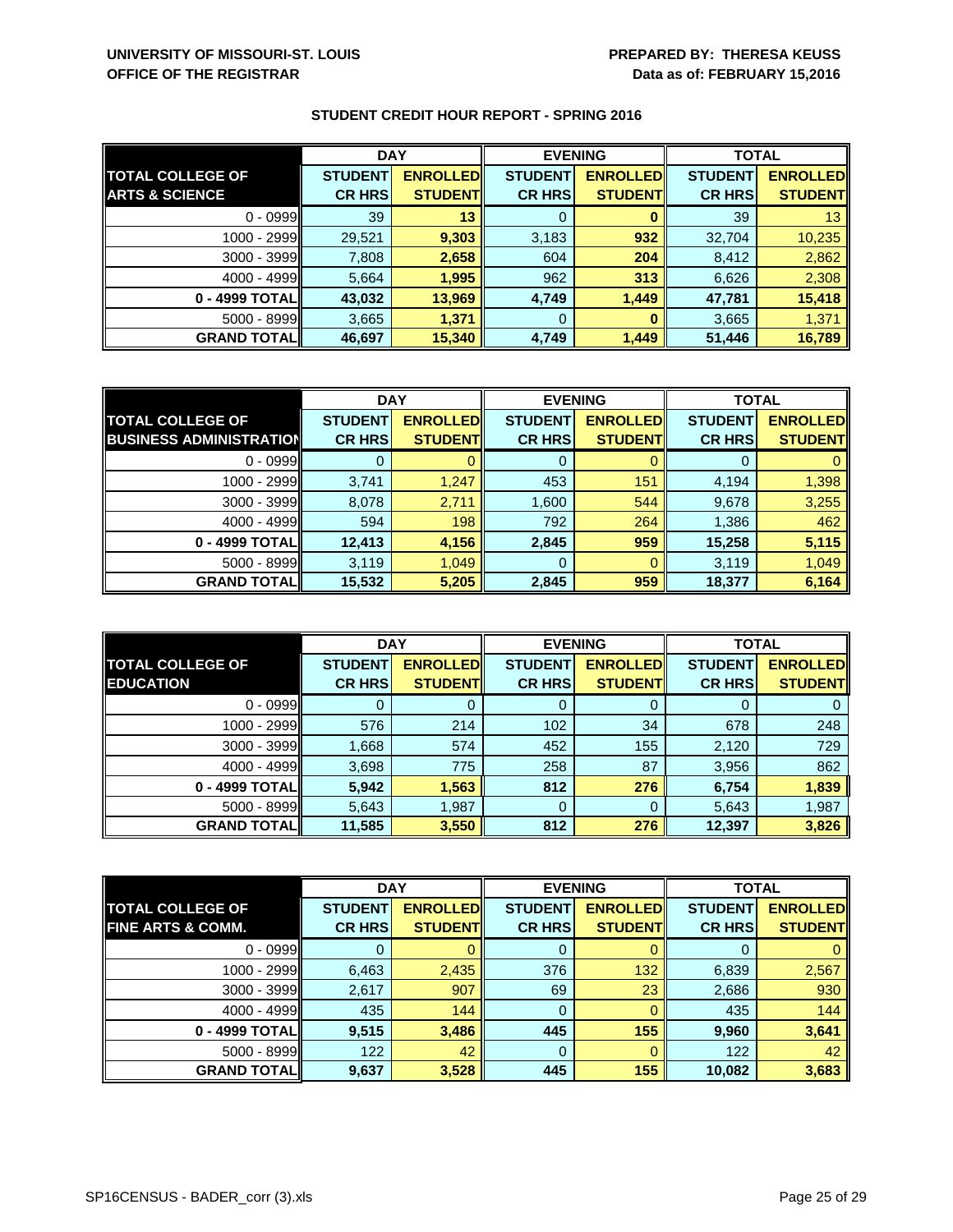|                             | <b>DAY</b>     |                 | <b>EVENING</b> |                 | <b>TOTAL</b>   |                 |
|-----------------------------|----------------|-----------------|----------------|-----------------|----------------|-----------------|
| UMSL/WU ENGINEERING         | <b>STUDENT</b> | <b>ENROLLED</b> | <b>STUDENT</b> | <b>ENROLLED</b> | <b>STUDENT</b> | <b>ENROLLED</b> |
| <b>PRE-ENGINEERING INC</b>  | <b>CR HRS</b>  | <b>STUDENT</b>  | <b>CR HRS</b>  | <b>STUDENT</b>  | <b>CR HRS</b>  | <b>STUDENT</b>  |
| 0 - 0999 Pre-Engineering    |                |                 |                |                 | 0              |                 |
| 1000 - 2999 Pre-Engineering |                |                 |                |                 | 0              |                 |
| $0 - 0999$                  |                |                 |                |                 | $\Omega$       |                 |
| 1000 - 2999                 | 126            | 42              | 340            | 160             | 466            | 202             |
| $3000 - 3999$               |                |                 | 910            | 321             | 910            | 321             |
| 4000 - 4999                 | 6              | $\overline{2}$  | 815            | 313             | 821            | 315             |
| 0 - 4999 TOTAL              | 132            | 44              | 2,065          | 794             | 2,197          | 838             |
| $5000 - 8999$               |                |                 |                |                 | $\Omega$       |                 |
| <b>GRAND TOTAL</b>          | 132            | 44              | 2,065          | 794             | 2,197          | 838             |

|                         | <b>DAY</b>     |                 | <b>EVENING</b> |                 | <b>TOTAL</b>   |                 |
|-------------------------|----------------|-----------------|----------------|-----------------|----------------|-----------------|
| <b>TOTAL COLLEGE OF</b> | <b>STUDENT</b> | <b>ENROLLED</b> | <b>STUDENT</b> | <b>ENROLLED</b> | <b>STUDENT</b> | <b>ENROLLED</b> |
| <b>NURSING</b>          | <b>CR HRS</b>  | <b>STUDENT</b>  | <b>CR HRS</b>  | <b>STUDENT</b>  | <b>CR HRS</b>  | <b>STUDENT</b>  |
| $0 - 0999$              |                |                 |                |                 |                |                 |
| $1000 - 2999$           | 403            | 146             |                |                 | 403            | 146             |
| $3000 - 3999$           | 3,882          | 1,042           | 697            | 180             | 4,579          | 1,222           |
| $4000 - 4999$           | 889            | 178             | 194            | 44              | 1,083          | 222             |
| 0 - 4999 TOTAL          | 5,174          | 1,366           | 891            | 224             | 6,065          | 1,590           |
| $5000 - 8999$           | 1,246          | 404             |                |                 | 1,246          | 404             |
| <b>GRAND TOTAL</b>      | 6,420          | 1,770           | 891            | 224             | 7,311          | 1,994           |

|                         |                | <b>DAY</b>      |                | <b>EVENING</b>  | <b>TOTAL</b>   |                 |
|-------------------------|----------------|-----------------|----------------|-----------------|----------------|-----------------|
| <b>TOTAL COLLEGE OF</b> | <b>STUDENT</b> | <b>ENROLLED</b> | <b>STUDENT</b> | <b>ENROLLED</b> | <b>STUDENT</b> | <b>ENROLLED</b> |
| <b>OPTOMETRY</b>        | <b>CR HRS</b>  | <b>STUDENT</b>  | <b>CR HRS</b>  | <b>STUDENT</b>  | <b>CR HRS</b>  | <b>STUDENT</b>  |
| $0 - 0999$              |                |                 |                |                 | 0              | 0               |
| 1000 - 2999             |                |                 |                |                 | $\mathbf{0}$   | 0               |
| 3000 - 3999             |                |                 |                |                 | $\mathbf{0}$   | $\Omega$        |
| 4000 - 4999             |                |                 |                |                 | $\Omega$       | $\overline{0}$  |
| 0 - 4999 TOTAL          | $\bf{0}$       | $\bf{0}$        | $\mathbf 0$    | $\bf{0}$        | $\bf{0}$       | $\bf{0}$        |
| 5000 - 8999             | 3,109          | 1,104           |                |                 | 3,109          | 1,104           |
| <b>GRAND TOTAL</b>      | 3,109          | 1,104           | $\mathbf 0$    | $\bf{0}$        | 3,109          | 1,104           |
|                         |                |                 |                |                 |                |                 |
|                         |                |                 |                |                 |                |                 |
|                         | <b>DAY</b>     |                 | <b>EVENING</b> |                 | <b>TOTAL</b>   |                 |
| <b>SCHOOL OF</b>        | <b>STUDENT</b> | <b>ENROLLED</b> | <b>STUDENT</b> | <b>ENROLLED</b> | <b>STUDENT</b> | <b>ENROLLED</b> |
| <b>SOCIAL WORK</b>      | <b>CR HRS</b>  | <b>STUDENT</b>  | <b>CR HRS</b>  | <b>STUDENT</b>  | <b>CR HRS</b>  | <b>STUDENT</b>  |
| $0 - 0999$              |                |                 |                |                 | 0              | $\Omega$        |
| 1000 - 2999             | 234            | 98              | $\overline{7}$ | $\overline{7}$  | 241            | 105             |
| 3000 - 3999             | 624            | 208             | 135            | 45              | 759            | 253             |
| 4000 - 4999             | 473            | 165             | 255            | 85              | 728            | 250             |
| 0 - 4999 TOTAL          | 1,331          | 471             | 397            | 137             | 1,728          | 608             |
| 5000 - 8999             | 1,207          | 409             |                |                 | 1,207          | 409             |
| <b>GRAND TOTAL</b>      | 2,538          | 880             | 397            | 137             | 2,935          | 1,017           |

|                                 | DAY | <b>EVENING</b> | <b>TOTAL</b>  |  |
|---------------------------------|-----|----------------|---------------|--|
| SP16CENSUS - BADER_corr (3).xls |     |                | Page 26 of 29 |  |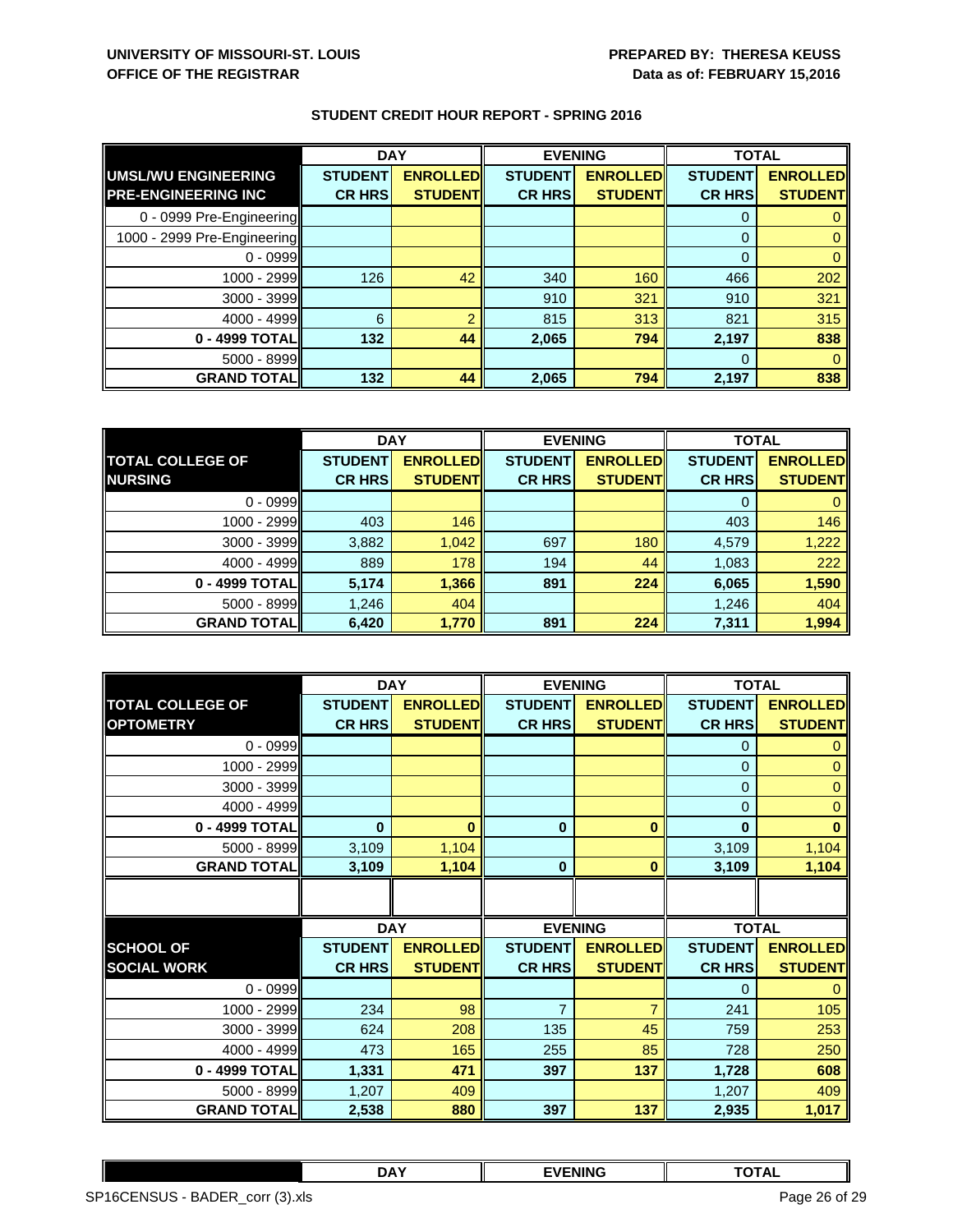| <b>TOTAL</b><br><b>GRADUATE</b> | <b>STUDENT</b><br><b>CR HRS</b> | <b>ENROLLED</b><br><b>STUDENT</b> | <b>STUDENT</b><br><b>CR HRS</b> | <b>ENROLLED</b><br><b>STUDENT</b> | <b>STUDENT</b><br><b>CR HRS</b> | <b>ENROLLED</b><br><b>STUDENT</b> |
|---------------------------------|---------------------------------|-----------------------------------|---------------------------------|-----------------------------------|---------------------------------|-----------------------------------|
| $0 - 0999$                      |                                 |                                   |                                 |                                   |                                 |                                   |
| $1000 - 2999$                   |                                 |                                   |                                 |                                   |                                 |                                   |
| $3000 - 3999$                   |                                 |                                   |                                 |                                   |                                 |                                   |
| $4000 - 4999$                   |                                 |                                   |                                 |                                   |                                 |                                   |
| $0 - 4999$ TOTAL                |                                 |                                   | 0                               |                                   |                                 |                                   |
| $5000 - 8999$                   | 289                             | 103                               |                                 |                                   | 289                             | 103                               |
| <b>GRAND TOTAL</b>              | 289                             | 103                               |                                 |                                   | 289                             | 103                               |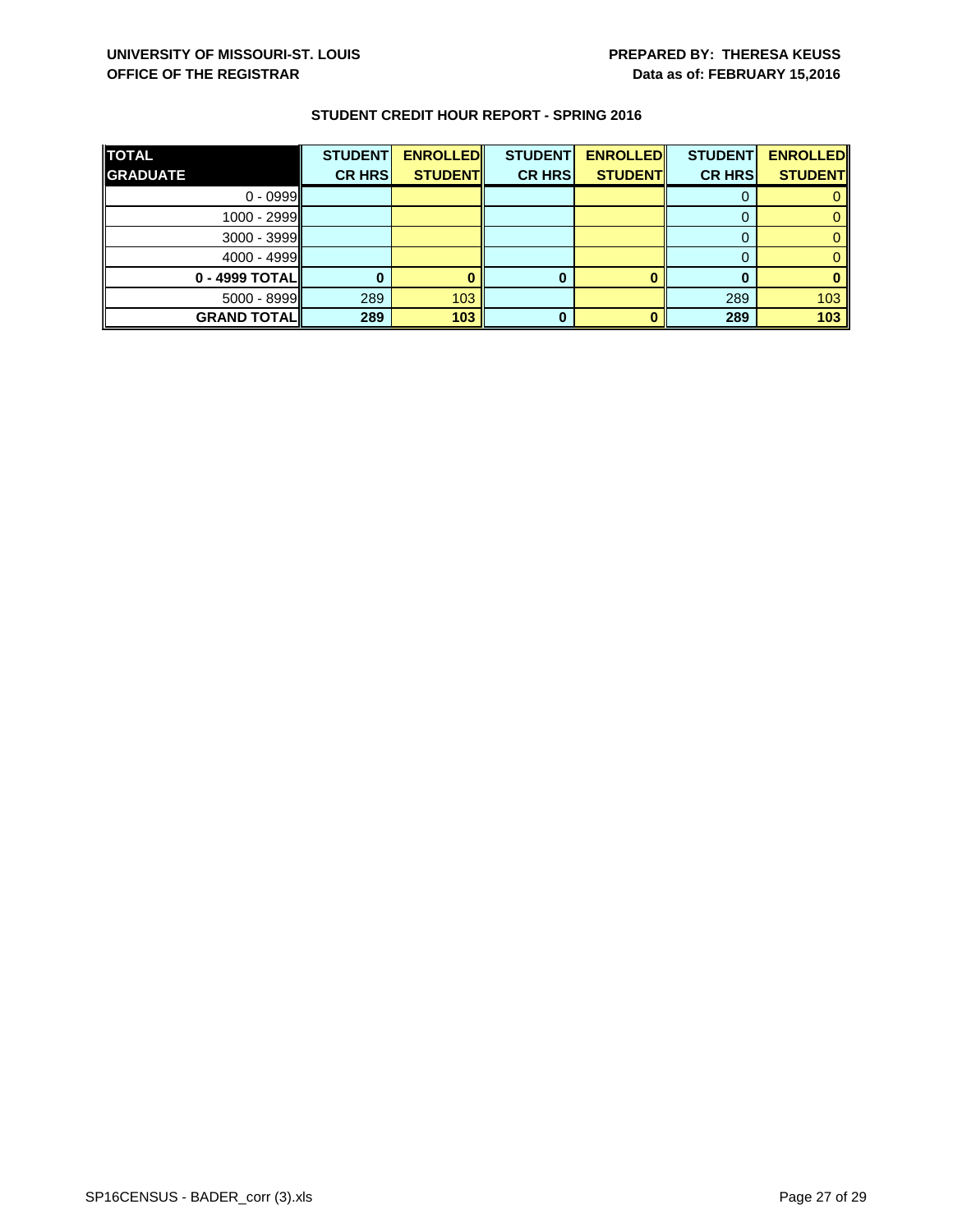|                         | <b>DAY</b>     |                 |                | <b>EVENING</b>  | <b>TOTAL</b>   |                 |
|-------------------------|----------------|-----------------|----------------|-----------------|----------------|-----------------|
| TOTAL AIR &             | <b>STUDENT</b> | <b>ENROLLED</b> | <b>STUDENT</b> | <b>ENROLLED</b> | <b>STUDENT</b> | <b>ENROLLED</b> |
| <b>MILITARY SCIENCE</b> | <b>CR HRS</b>  | <b>STUDENT</b>  | <b>CR HRS</b>  | <b>STUDENT</b>  | <b>CR HRS</b>  | <b>STUDENT</b>  |
| $0 - 0999$              |                |                 |                |                 |                |                 |
| $1000 - 2999$           |                |                 |                |                 |                |                 |
| $3000 - 3999$           |                |                 |                |                 |                |                 |
| $4000 - 4999$           |                |                 |                |                 |                |                 |
| $0 - 4999$ TOTAL        |                |                 |                |                 |                |                 |
| $5000 - 8999$           |                |                 |                |                 |                |                 |
| <b>GRAND TOTAL</b>      |                |                 | 0              |                 |                |                 |

|                    | <b>DAY</b>     |                 |                | <b>EVENING</b>  | <b>TOTAL</b>   |                 |
|--------------------|----------------|-----------------|----------------|-----------------|----------------|-----------------|
|                    | <b>STUDENT</b> | <b>ENROLLED</b> | <b>STUDENT</b> | <b>ENROLLED</b> | <b>STUDENT</b> | <b>ENROLLED</b> |
| <b>TOTAL CO-OP</b> | <b>CR HRS</b>  | <b>STUDENT</b>  | <b>CR HRS</b>  | <b>STUDENT</b>  | <b>CR HRS</b>  | <b>STUDENT</b>  |
| $0 - 0999$         |                |                 |                |                 |                |                 |
| $1000 - 2999$      |                |                 |                |                 |                |                 |
| $3000 - 3999$      | 24             |                 |                |                 | 24             |                 |
| $4000 - 4999$      | 224            | 32              |                |                 | 224            | 32              |
| 0 - 4999 TOTAL     | 248            | 34              | 0              |                 | 248.0          | 34              |
| $5000 - 8999$      | 12             |                 |                |                 | 12             |                 |
| <b>GRAND TOTAL</b> | 260            | 36              | 0              |                 | 260            | 36              |

|                        | <b>DAY</b>     |                 |                | <b>EVENING</b>  | <b>TOTAL</b>   |                 |
|------------------------|----------------|-----------------|----------------|-----------------|----------------|-----------------|
|                        | <b>STUDENT</b> | <b>ENROLLED</b> | <b>STUDENT</b> | <b>ENROLLED</b> | <b>STUDENT</b> | <b>ENROLLED</b> |
| <b>TOTAL ON CAMPUS</b> | <b>CR HRS</b>  | <b>STUDENT</b>  | <b>CR HRS</b>  | <b>STUDENT</b>  | <b>CR HRS</b>  | <b>STUDENT</b>  |
| $0 - 0999$             | 39             | 13              | 0              |                 | 39             | 13 <sub>2</sub> |
| $1000 - 2999$          | 41,064         | 13,485          | 4,461          | 1,416           | 45,525         | 14,901          |
| $3000 - 3999$          | 24,701         | 8,102           | 4,467          | 1,472           | 29,168         | 9,574           |
| $4000 - 4999$          | 11,983         | 3,489           | 3,276          | 1,106           | 15,259         | 4,595           |
| 0 - 4999 TOTAL         | 77,787         | 25,089          | 12,204         | 3,994           | 89,991         | 29,083          |
| $5000 - 8999$          | 18,412         | 6,471           |                | OΙ              | 18,412         | 6,471           |
| <b>GRAND TOTAL</b>     | 96,199         | 31,560          | 12,204         | 3,994           | 108,403        | 35,554          |

| <b>TOTAL OFF CAMPUS</b> | <b>DAY</b>     |                 | <b>EVENING</b> |                 | <b>TOTAL</b>   |                 |
|-------------------------|----------------|-----------------|----------------|-----------------|----------------|-----------------|
| <b>CREDIT HOURS BY</b>  | <b>STUDENT</b> | <b>ENROLLED</b> | <b>STUDENT</b> | <b>ENROLLED</b> | <b>STUDENT</b> | <b>ENROLLED</b> |
| <b>COURSE LEVEL</b>     | <b>CR HRS</b>  | <b>STUDENT</b>  | <b>CR HRS</b>  | <b>STUDENT</b>  | <b>CR HRS</b>  | <b>STUDENT</b>  |
| $0 - 0999$              |                |                 |                |                 |                | $\overline{0}$  |
| 1000 - 2999             | 10,550         | 3,391           | 411            | 137             | 10,961         | 3,528           |
| $3000 - 3999$           | 132            | 44              |                |                 | 132            | 44              |
| 4000 - 4999             | 477            | 146             |                |                 | 477            | 146             |
| $0 - 4999$ TOTAL        | 11,159         | 3,581           | 411            | 137             | 11,570         | 3,718           |
| $5000 - 8999$           | 1,761          | 837             |                |                 | 1,761          | 837             |
| <b>GRAND TOTAL</b>      | 12,920         | 4,418           | 411            | 137             | 13,331         | 4,555           |